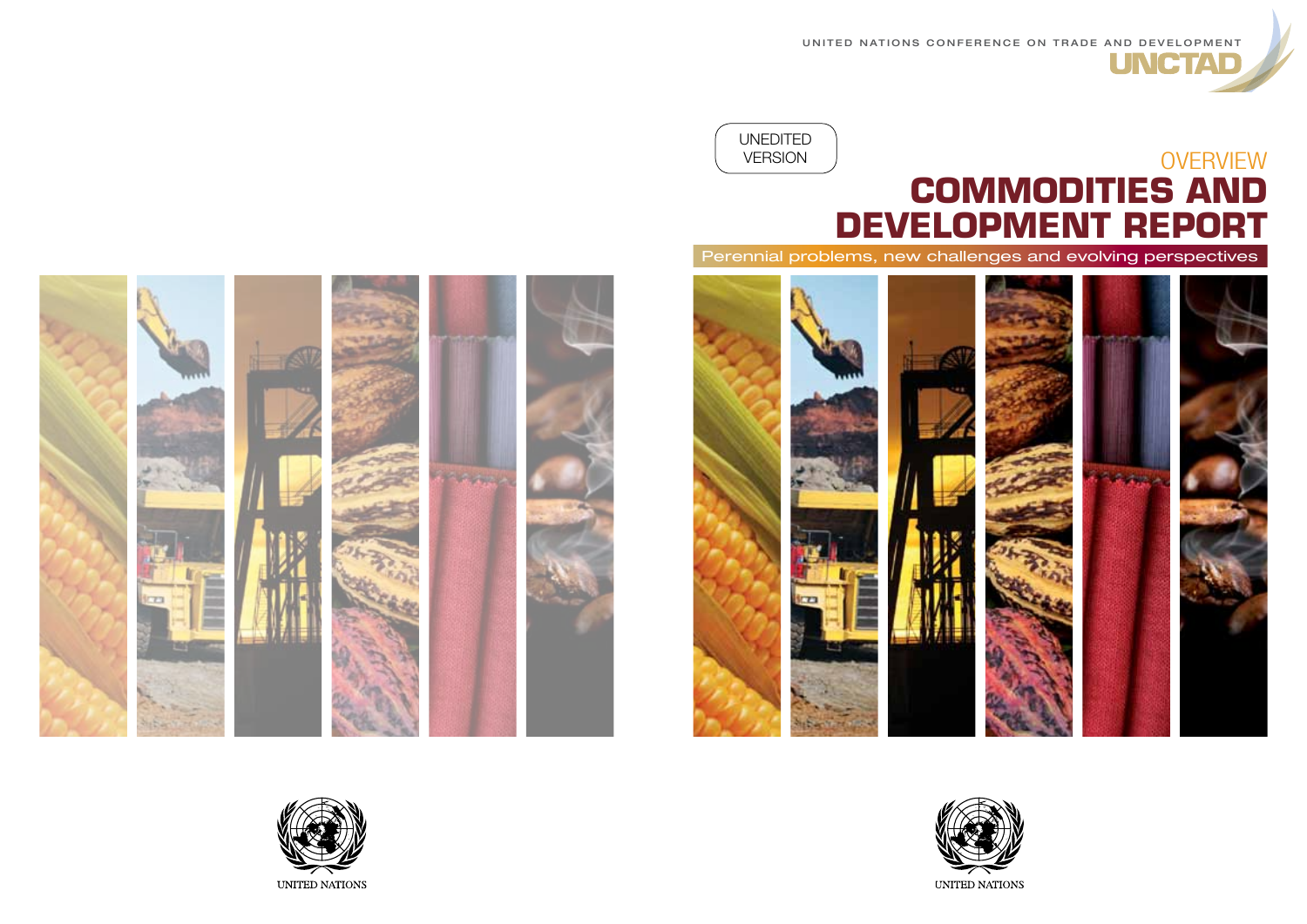UNITED NATIONS CONFERENCE ON TRADE AND DEVELOPMENT

# **OVERVIEW COMMODITIES AND DEVELOPMENT REPORT**

**INCTA** 

Perennial problems, new challenges and evolving perspectives





**UNITED NATIONS** New York and Geneva, 2012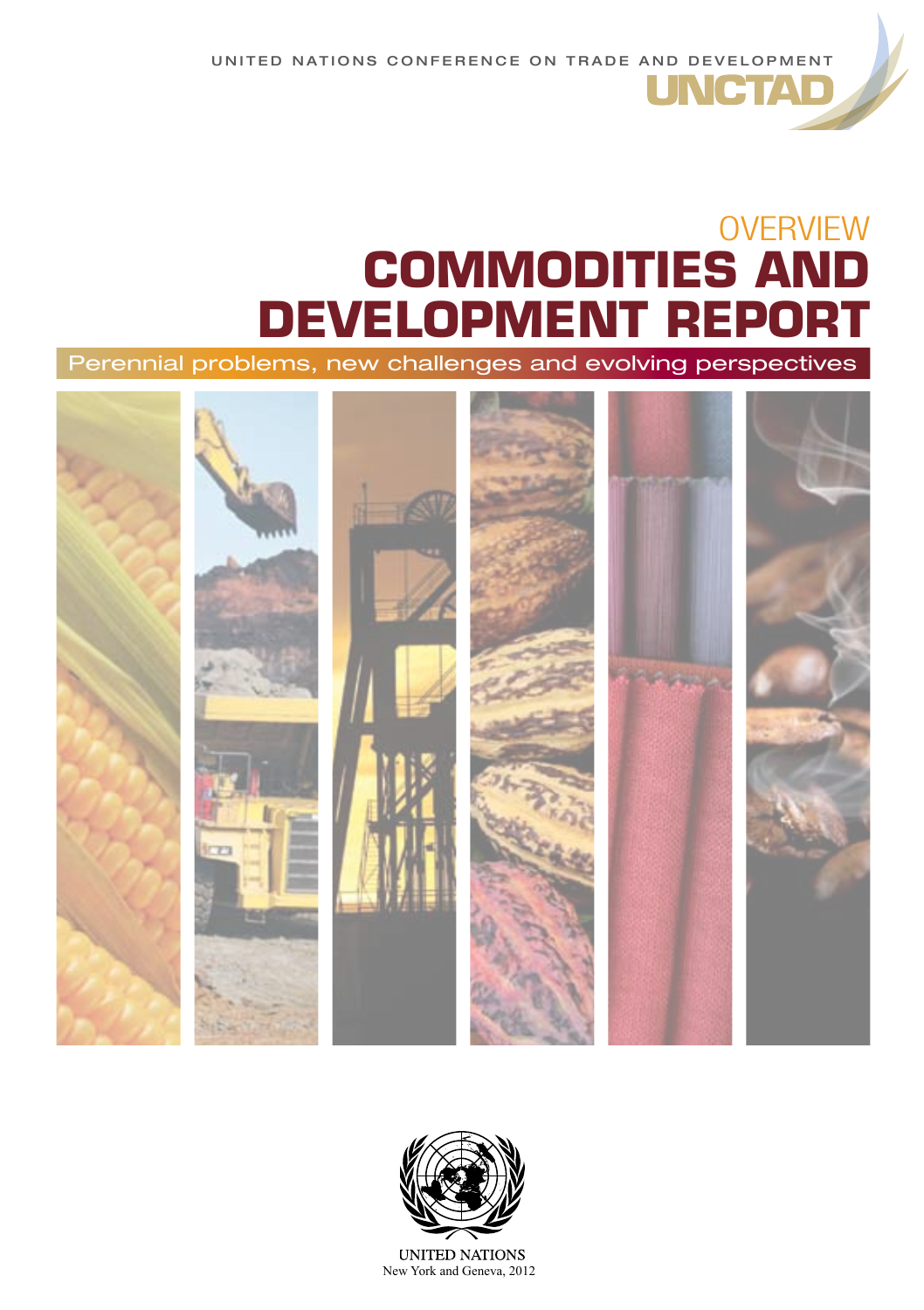### **NOTE**

The Overview contained herein is also issued as part of the UNCTAD Commodities and Development Report (UNCTAD/SUC/2011/9). The Overview can also be found on the Internet at www.unctad.org/commodities.

All references to dollars (\$) are to United States dollars. A "billion" means one thousand million.

The designations employed and the presentation of the material do not imply the expression of any opinion whatsoever on the part of the United Nations Secretariat concerning the legal status of any country, territory, city or area, or of its authorities, or concerning the delimitation of its frontiers or boundaries.

Material in this publication may be freely quoted or reprinted, but acknowledgement is requested, together with a reference to the document number. It would be appreciated if a copy of the publication containing the quotation or reprint could be sent to the UNCTAD secretariat.

### LINKS AND RESOLIBCES

For further information on the Special Unit on Commodities, please e-mail us at:

#### **commodities@unctad.org**

To access our publications, reports and statistics, which provide an in-depth view of commodity markets, trade and development, please visit the following web pages:

#### **www.unctad.org www.unctad.org/commodities**

unctad/SUC/2011/9 **Overview**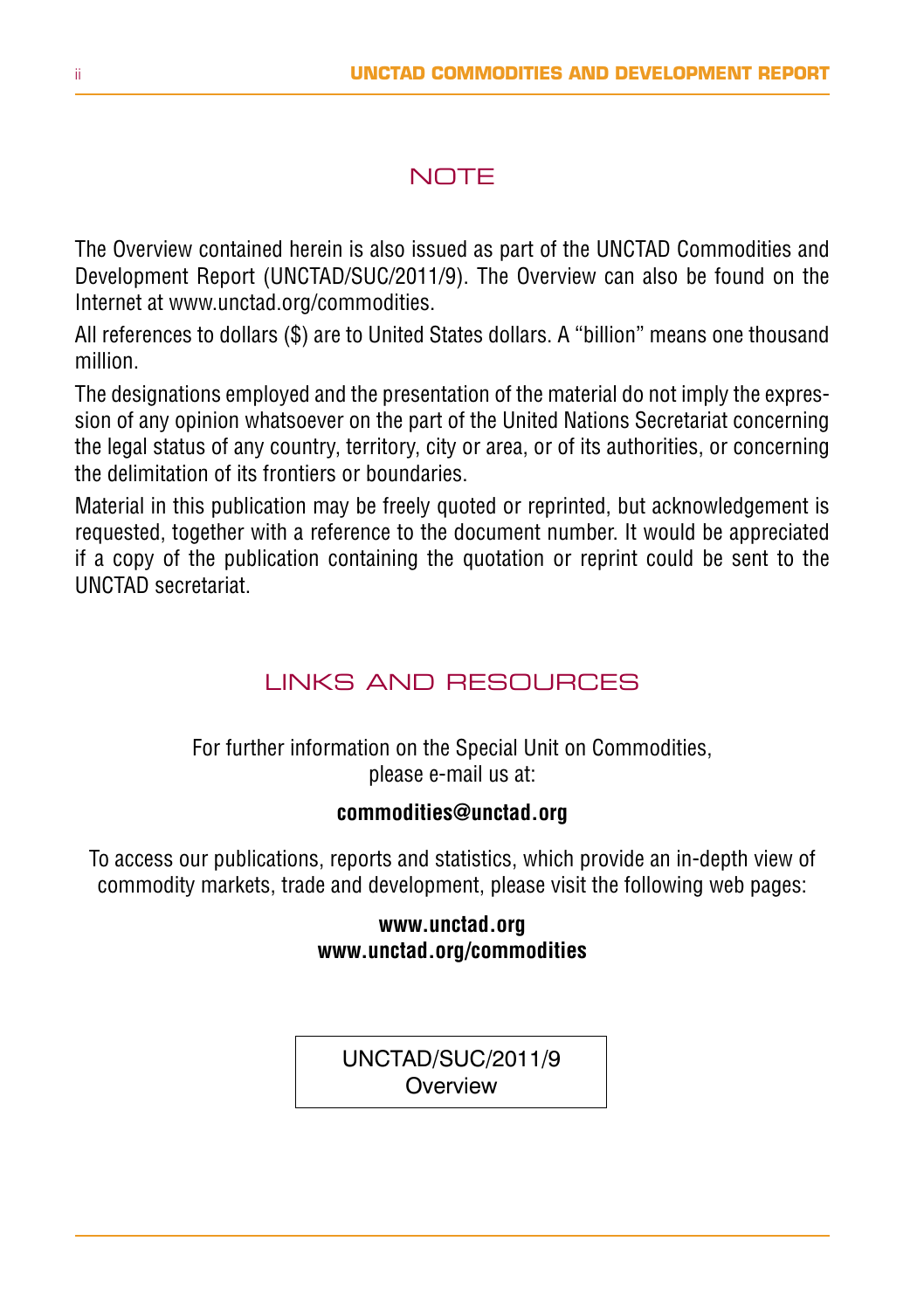### TABLE OF CONTENTS

| CHAPTER 1:                                                                                                                                                                                               |
|----------------------------------------------------------------------------------------------------------------------------------------------------------------------------------------------------------|
| CHAPTER 2:<br><b>PERENNIAL PROBLEMS, NEW TWISTS:</b><br>THE COMMODITY BOOM AND BUST IN<br><b>HISTORICAL PERSPECTIVE MARKET AND RESIDENT ASSESSED ASSESSED AT A STATE AND RESIDENT ASSESSED ASSOCIATE</b> |
| CHAPTER 3:<br>THE DIRECT EFFECTS OF THE RECENT<br><b>COMMODITY BOOM:</b>                                                                                                                                 |
| CHAPTER 4:<br>THE INDIRECT EFFECTS OF THE RECENT<br><b>COMMODITY BOOM: STRUCTURAL</b>                                                                                                                    |
| CHAPTER <sub>5</sub> :<br>PERENNIAL PROBLEMS, NEW CHALLENGES AND                                                                                                                                         |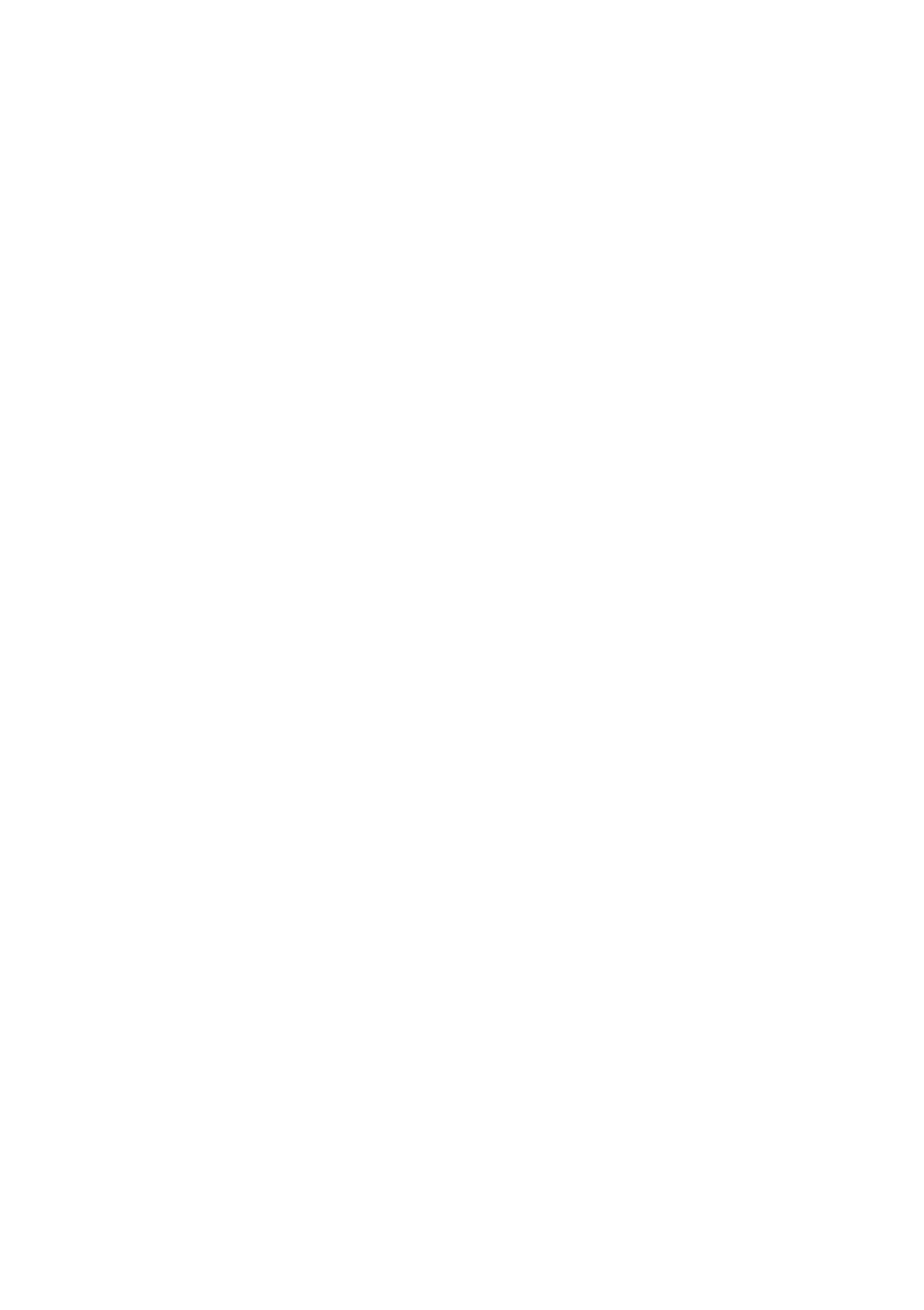### CHAPTER 1: **Revisiting the commodity problematique**

#### **The problematique in the current context**

Apart from a few notable exceptions, commodity-dependent developing countries (CDDCs) have been associated with poor economic performance. The domestic and international economic factors that account for this phenomenon, known as the "commodity problematique", are complex and have been widely researched and debated over the years. The rapid and impressive changes in commodities markets over the past decade - which include price spikes, high price volatility, and the ever-increasing financialisation of commodities markets – call for a review of this problematique to assess the validity of past theoretical models and to search for new explanatory variables in order to better understand this issue of crucial importance for the vast majority of developing countries that depend on the commodities sector to attain their development objectives.

CDDCs, defined as countries depending on commodities for at least 60 per cent of their export earnings, represented 94 of the 156 developing countries in 2009. In many of these countries, the agricultural sector continues to be of vital importance in terms of foreign exchange earnings, fiscal revenues, income growth, and livelihood sustenance. The policy challenges of commoditydependent developing countries, many of which are least developed countries (LDCs), are therefore central to reducing global poverty and malnutrition, among other internationally agreed development objectives.

Historically, CDDCs are among those countries that benefit least from international trade. Indeed, the higher price volatility and, until recently, longterm deterioration of terms of trade vis-à-vis manufactures put commodity exporters at a disadvantage. The historically high price levels attained by many commodities in recent years<sup>1</sup> have increased the revenues of many commodity exporters but they have not alleviated the deeper policy challenges faced by these countries. Price volatility has increased in the past decade, most tellingly illustrated by the succession of a price peak in 2008 followed by a crash in early 2009 and a rapid rebound in the next two years. This price instability, combined

*<sup>1</sup> The recent commodity boom period is defined as starting in 2003, experiencing a short but marked downturn in the second half of 2008 and a subsequent rally at the beginning of 2009.*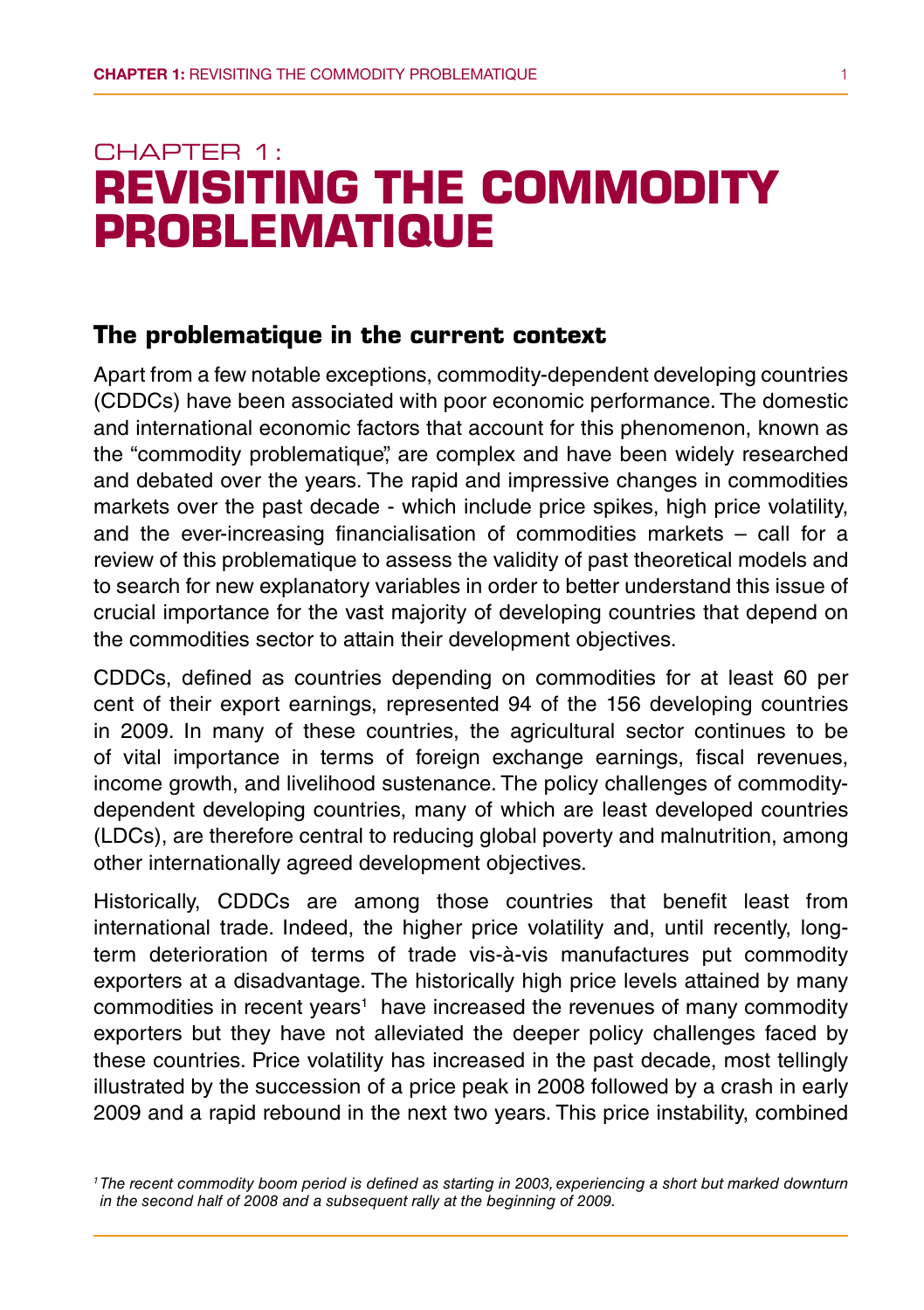with the pervasive financialisation of commodities markets especially since 2000 has brought the commodity problematique to the forefront of the development agenda after decades of relative neglect. Consideration of this problematique today must take into account not only the eminent history of theoretical work on this issue but also the current global economic context marked by the major changes occurring in the global balance of economic power, the increasing financialisation of commodities markets, the improvements in understanding of the structural economic vulnerability of LDCs, and the greater accessibility and diversity of risk mitigation instruments.

#### **Commodities: from Ricardo to Prebisch-Singer**

The relationship between commodity production and economic growth has long been subject to theoretical analysis. In 1776 already, Adam Smith had noted the existence of increasing returns to scale in manufacturing as division and specialisation of labour yield higher levels of labour productivity. Looking at agricultural and mining production in 1815 David Ricardo found that, in contrast to manufacturing, these sectors were subject to diminishing marginal returns as production expands into more marginal and less fertile lands. The supply of food and raw materials was therefore seen as effectively representing a possible limiting factor to growth. The fundamental opposition between the two activities has profound implications for overall economic growth as it suggests that, over time, the relative price of primary commodities should increase at the expense of manufactures. The terms of trade for commodity producers would therefore improve over time.

By the mid-twentieth century however it was clear that relative prices had not evolved in the predicted fashion. In 1950, both Prebisch and Singer found that the net barter terms of trade between commodities and manufactures had deteriorated for commodity-exporting developing countries. The reasons advanced for this observation covered both supply and demand-side factors. On the supply side, Prebisch and Singer both highlighted the structural differences between the labour markets of manufactures-exporting developed countries and commodity-exporting developing countries. Organised workers in developing countries are able to press for higher wages and absorb productivity gains keeping prices high. In developing countries, the abundance of labour keeps wages stable and productivity gains result in lower prices. Other economists focused on demand-side factors such as the lower income-elasticity of demand for commodities and tendencies for reduced demand due to evolving technology and protectionism.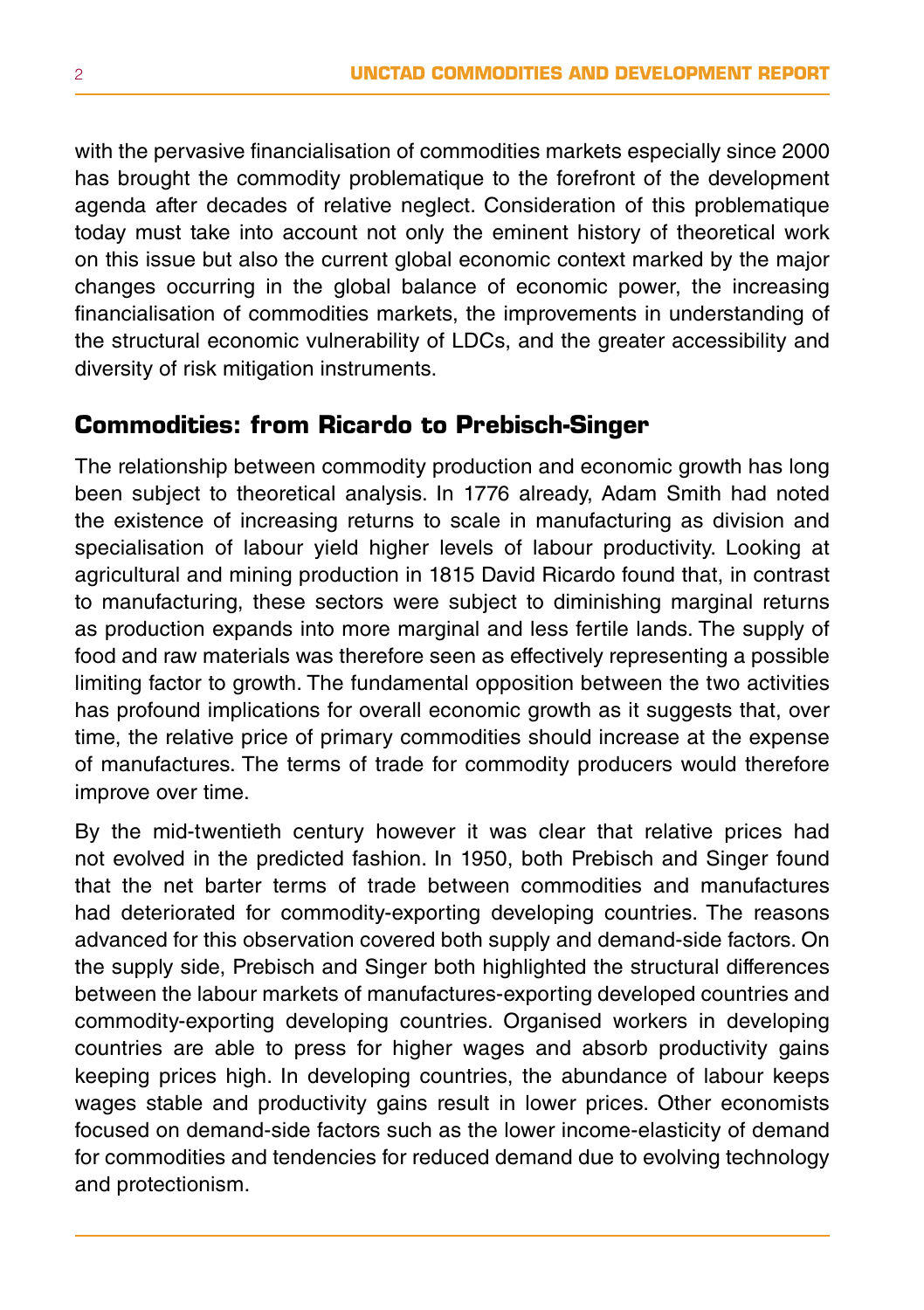The structuralist school of Prebisch and Singer was instrumental in bringing to attention the economic challenges associated with commodity dependence. Their thesis has been subject to much debate and some important qualifications have come to light. Specifically, it has been shown that the thesis's theoretical validity is limited to the production of labour-intensive commodities such as tropical agricultural products that are predominantly produced in developing countries. Developed country commodity producers are typically not subject to the same fate due to better producer organisation and alternative employment opportunities. Further, the thesis does not apply to the extractive sector where labour only accounts for a small share of the costs of production.

#### **Commodity revenues as a driver of diversification**

Early models of economic development, such as that of Lewis in 1954, saw primary sector commodity production as an engine of growth for developing countries which could take advantage of their relatively abundant land and labour endowments and use the earnings to pursue economic diversification and growth. It was thought that countries could benefit from the important externalities generated by agricultural production notably by developing and diversifying their economies into lowtechnology manufacturing sectors such as agricultural inputs, or primary product processing.

While these strong linkages of primary production with the rest of the economy are important for domestic agriculture, they may not necessarily be relevant to commodity exports. In addition, there are important structural and financial drawbacks to commodity-export led development. Historically, the structural dependence on primary sector earnings may hamper the economic diversification that is a prerequisite for long-term economic growth and development. In terms of revenues, the terms of trade of non-oil commodity exporting developing countries have generally been deteriorating until recently and it is not at all clear that the recent commodity boom represents a durable change in this trend. Furthermore, the traditional policy response to declining terms of trade which was for CDDCs to move up the commodity value chain and diversify into manufactures has become more difficult for developing countries as commodity value chains have become more fragmented and internationalised. The greater control exercised by processors, traders, and retailers has effectively curtailed the policy space of CDDCs and limited their ability to influence global value chains. Similarly, CDDCs have in the main struggled to use commodity revenues to promote structural change (productive capacity building, investment) and poverty reduction (through increasing social expenditure).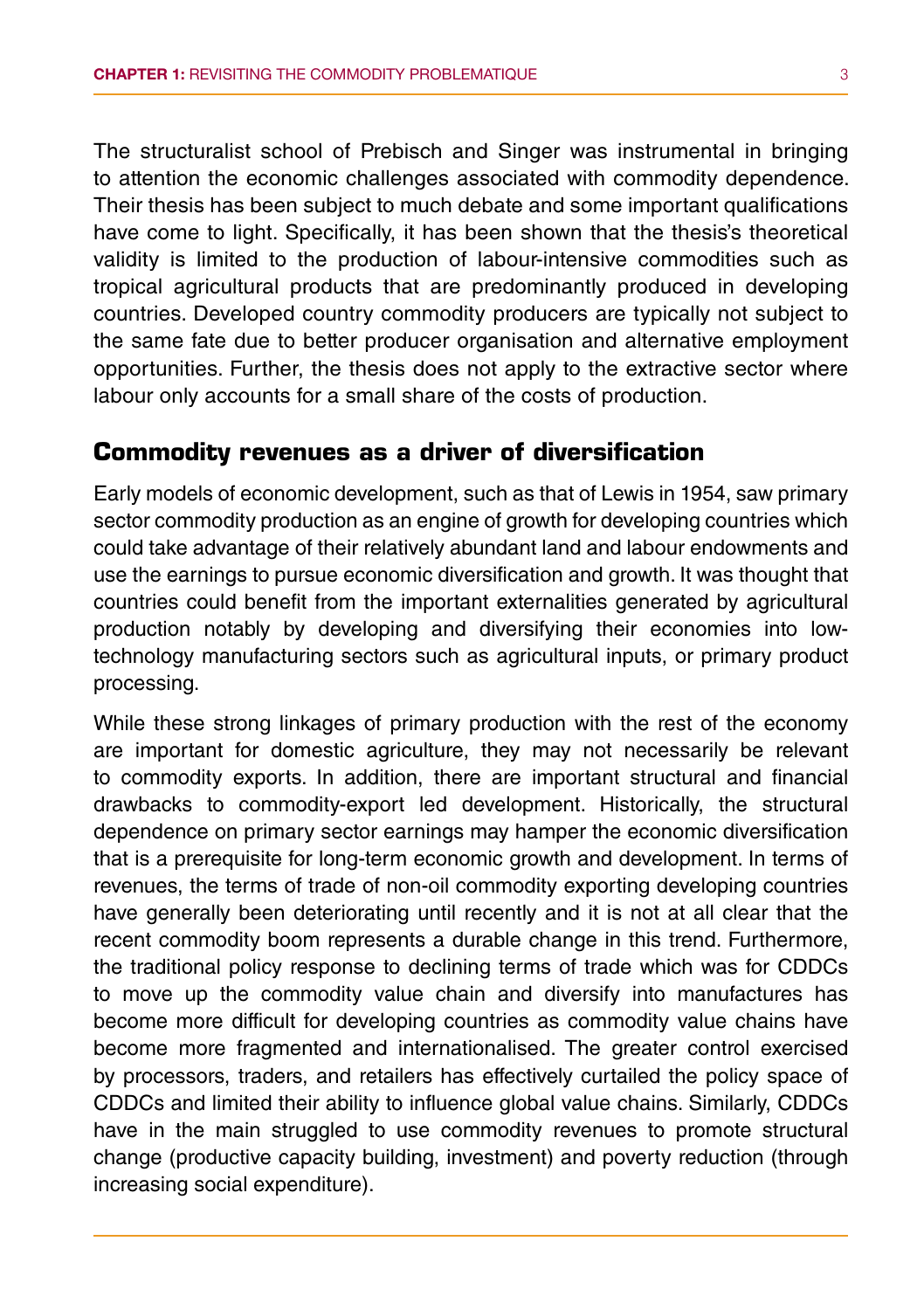#### **Commodity revenues as a "curse"**

Natural resource-rich countries have often failed to grow as rapidly as less resource-abundant countries. This paradoxical state of affairs has been dubbed the 'natural resource curse'. Many different explanations have been advanced in addition to declining terms of trade and price volatility. One of the most often cited explanations is that earnings from commodity exports lead to a strengthening currency which harms the competitiveness of other sectors through the 'Dutch Disease' phenomenon. It has also been noted that the revenues accruing from commodity production are poorly allocated resulting in poor economic performance and political instability.

It is important to note that many of the described channels are not, as the term 'curse' might suggest, inherent to commodity production. Rather they are problems that can be eliminated or alleviated through appropriate policies. What is at stake therefore is governance and the quality of institutions. If the revenue generated by commodity exports can be allocated in such a way that the other sectors of the economy benefit rather than suffer, and that they contribute to the diversification and enhancement of productive capacities, the natural resources can become a blessing rather than a curse.

The kind of policies that need to be put in place vary from one case to another. In particular, there are important differences between the extractive and the agricultural sectors. Due to the important involvement of foreign companies in the extractive sector, countries seeking an equitable distribution of gains will need to put in place appropriate taxation and royalty policies such as progressive taxation on profits, differentiated production taxes, or export taxes depending on the circumstances and on the administrative and audit capacity of the relevant authorities.

In the agricultural sector, in contrast, it is increasingly difficult for developing countries to generate adequate revenue from tropical agricultural exports. The internationalisation of value chains has restrained the bargaining power of fragmented agricultural producers. These producers get little support to meet the often stringent demands of international purchasers and are often unable to obtain their fair share of world market prices. Indeed, farmers cannot reduce their supply in response to low prices in the absence of alternative employment and are therefore in a position of weakness with regard to the buyers on the international market. Only in countries in which the farmers retain means of collective bargaining are these imbalances somewhat alleviated. For both sectors, appropriate policy measures and good institutions are critical in attaining the multiplier effects for the rest of the economy.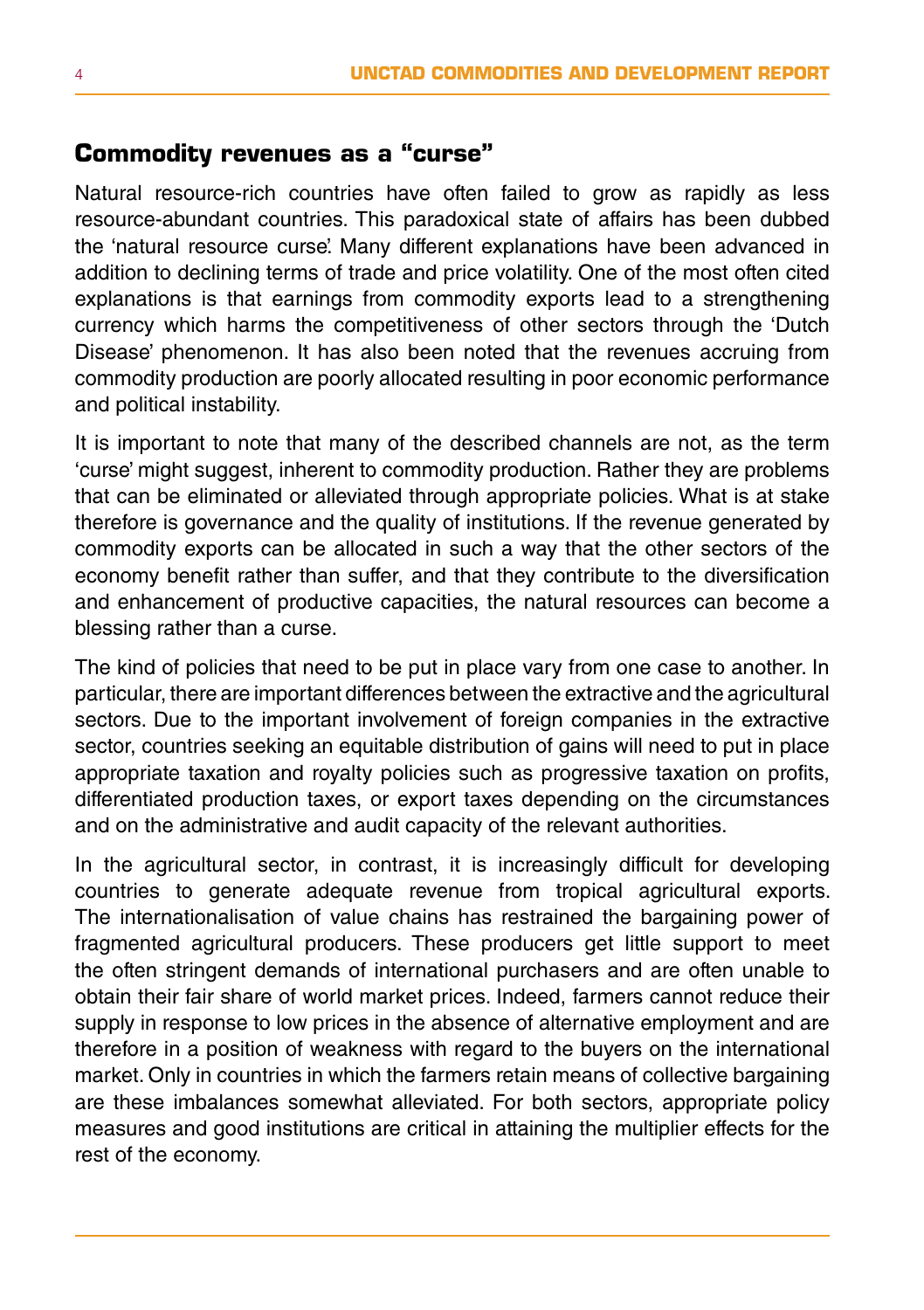#### **Commodity revenues and evolving development paradigms**

The recent episode of high commodity prices has improved the revenues of commodity-exporting developing countries. Conventional responses to this windfall in revenue emphasise good governance and appropriate policies to allocate revenues well and manage the potential macroeconomic risks. These responses may minimise some of the negative features that can accompany a revenue windfall.

As the report outlines, the rising commodity prices are linked, among other factors, to the growing financialisation of commodities markets and therefore constitute a symptom of a broader trend of growth in markets for financial assets and wealth at the expense of growth in output and productivity.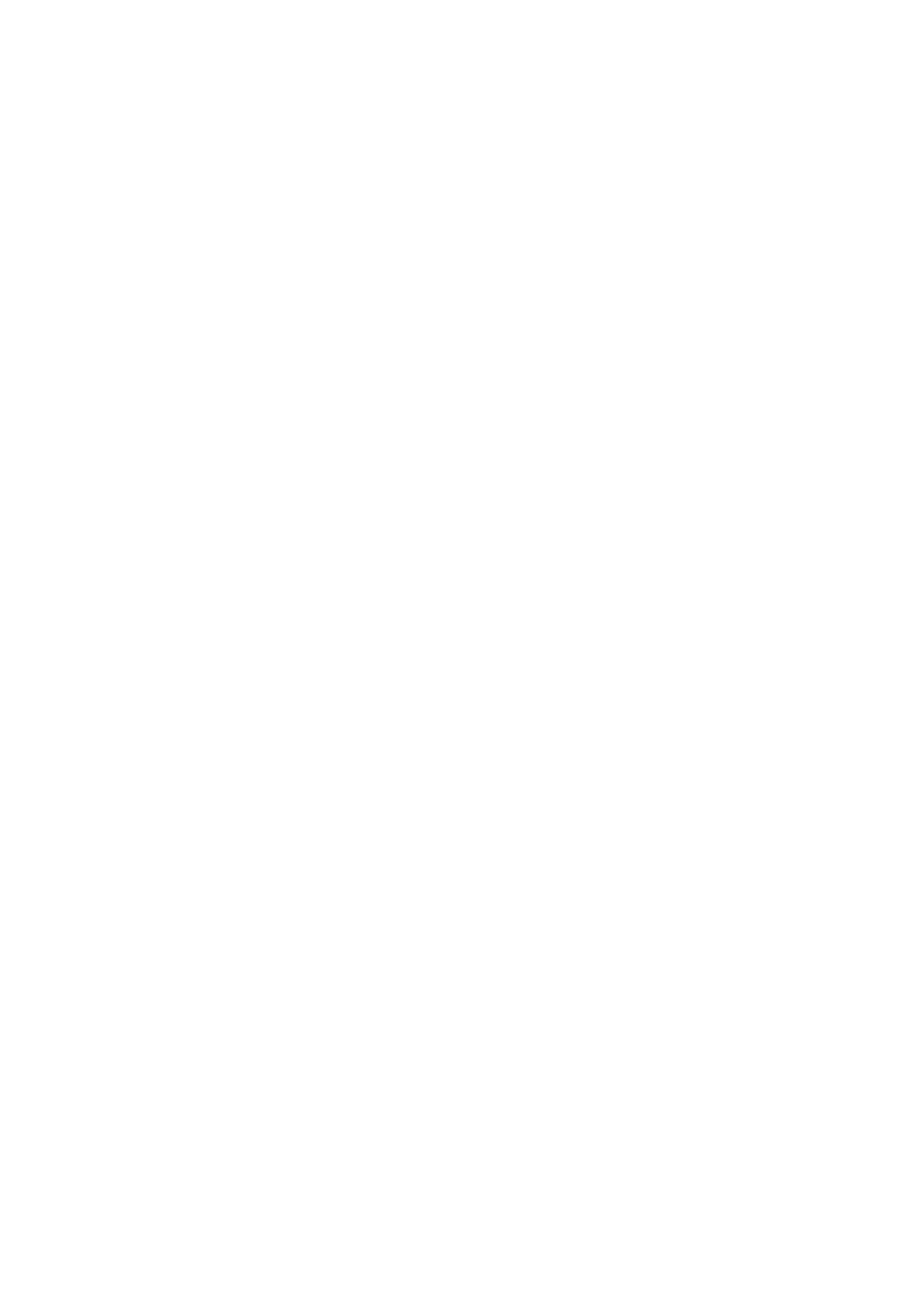## CHAPTER 2: **Perennial problems, new twists: the commodity boom and bust in historical perspective**

Commodity markets are characterised by price cycles which can have severe macroeconomic consequences and pose great policy challenges for CDDCs. Historically, the price cycles have consisted of short-lived booms followed by longer periods of bust. Since the mid-twentieth century, there has only been one previous major commodity boom between 1973 and 1980. The current boom (2003 and 2011) has been both the longest in the historical record and the broadest affecting all categories of commodities. Commodity prices then fell sharply in late 2008 and 2009 before rebounding sharply in 2010-11. Food, tropical beverages, and agricultural raw materials all experienced high prices in 2011. Metals similarly reached high prices, especially for tin, nickel, copper and gold and it is expected that metal, food and agricultural raw material prices could rise even further in the medium term due to strong demand.

There are some important commonalities between the 1970s commodities price boom and the 2003-11 one. In both periods, the price boom was preceded by a period of robust growth in world industrial production though this was weaker in the recent boom due to very slow industrial expansion in the OECD which continues to represent two thirds of world industrial production despite the rapid growth of emerging markets. It is likely that commodity demand will be sustained if the emerging markets follow the resource-intensive growth path taken by the US, Western Europe, Japan, and Korea.

A second important common element to both price booms is that they coincided with periods of real depreciation of the US dollar and low global interest rates. In the 1970s, the breakdown of the Bretton Woods system of gold-based fixed exchange rates permitted substantial monetary expansion in the US leading to a real depreciation of 50 per cent between 1971 and 1980 as well as to a lowering of global real interest rates. Between 2001 and 2010, the US dollar similarly depreciated by 26 per cent due to a growing trade deficit. This deficit has been financed by important capital inflows from emerging economies. These inflows have provided a source of cheap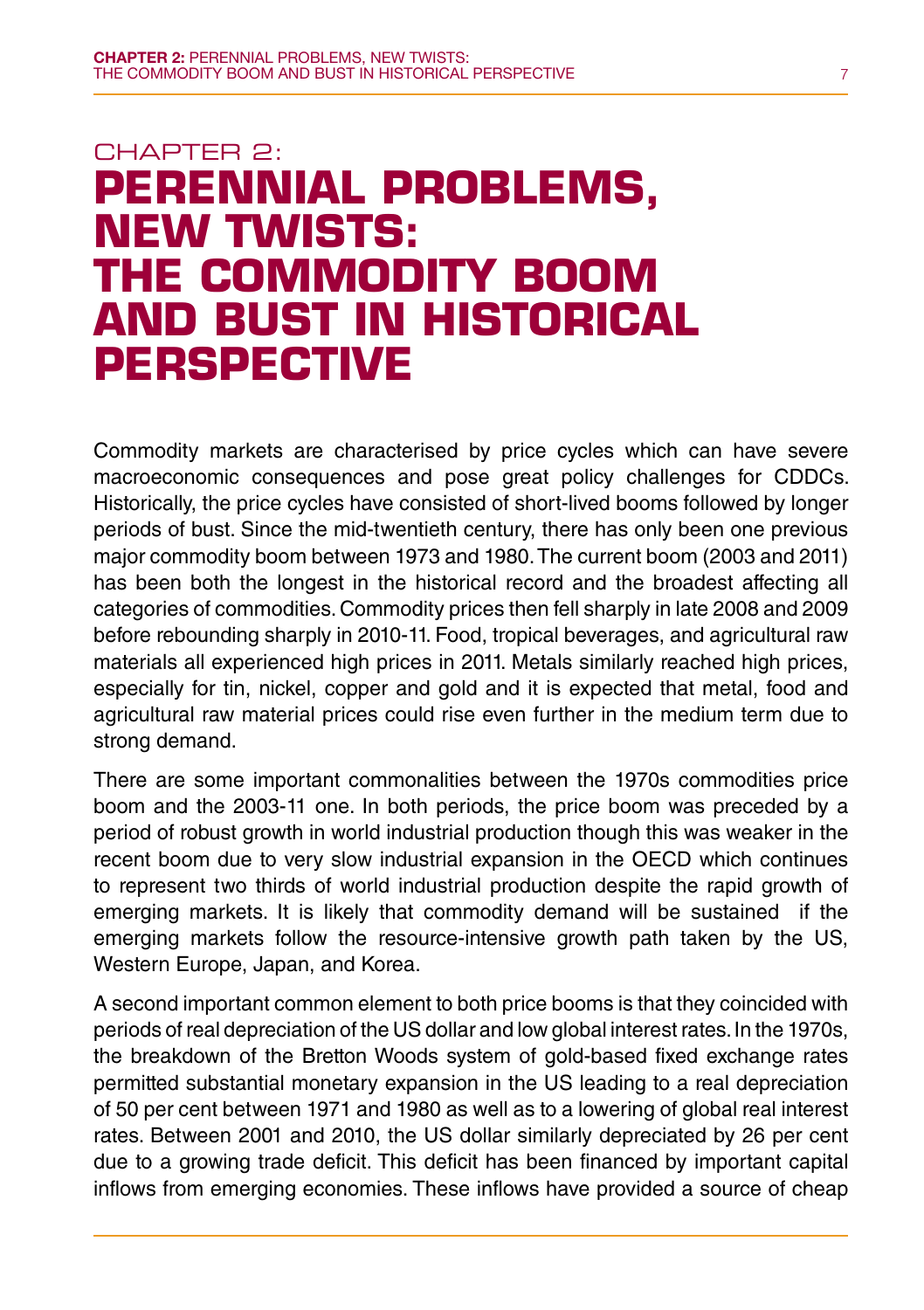capital and helped to maintain low interest rates first introduced following the 2001 economic slowdown. In both periods, the US's monetary expansion forced other countries to act in order to prevent excessive appreciation of their currencies against the US dollar effectively exporting the US's monetary expansion and resulting in low world real interest rates.

One of the channels through which low interest rates lead to higher commodity prices is linked with the search by treasury bill (T-bill) holders for higher yields. Indeed, as T-bills can be used as collateral against futures positions according to the US Commodity Futures Trading Commission, investors can earn interest on treasury bills while simultaneously speculating on commodity prices. This behaviour has been stimulated by some of the large investment banks and broker/dealers that are involved in open market operations with the Federal Reserve in the context of monetary expansion. These investors seek higher returns than T-bills alone can yield in a low interest rate context. Lending to investors involved in equity and commodity index funds is less risky than lending to non-financial firms or consumers. As investment in commodity index funds is heavily concentrated on the buy (long) side of the commodities futures market, this substantial influx of investment gives rise to futures price bubbles. These, in turn, affect spot prices by altering price expectations and providing incentives to hoard. This phenomenon may go a long way in explaining the synchronised increase in equities and commodities prices since 2008.

The real depreciation of the US dollar also contributes to the upward pressure on commodity prices. As commodities are generally priced in US dollars, the depreciation increases the purchasing power of non-US buyers thereby creating more demand. A falling dollar also reduces the relative returns on dollar-denominated financial assets which can make commodities more attractive as an asset class for investment. Dollar depreciation further leads to monetary expansion in countries such as China whose currencies are pegged to the US dollar. The effects of depreciation on commodities prices are however conditional upon low inventories. Since 1960, it is only during periods where supplies have been limited, namely in the 1970s and during the past decade that there has been significant positive correlation between dollar exchange rates and commodity prices. Empirical analysis shows that exchange rate effects are particularly important for oil, gold, and some metals such as aluminium and copper. For cereals, however, there is little observable effect due to the US's position as a major exporter.

#### **New twists to perennial problems**

In addition to these factors, there are several new elements that have come to complicate the commodity problematique. These include, the growing demand from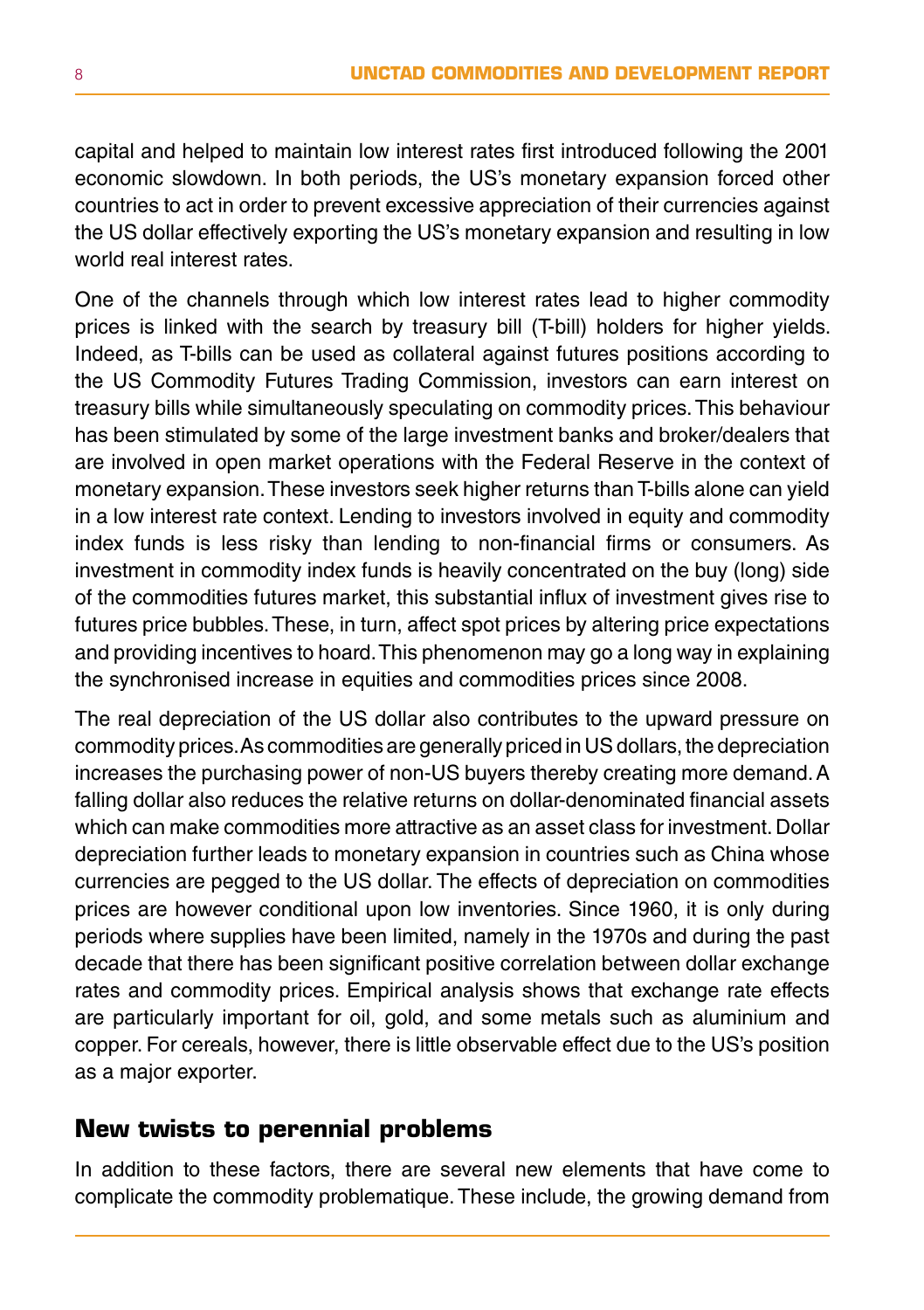emerging markets, changing patterns of demand and retail, increasing importance of sanitary and phytosanitary (SPS) and quality standards, increasing use of crops for biofuels, financialisation of commodities markets, climate change, and health challenges such as Avian flu, HIV/AIDS, or malaria.

Among these, one of the most important elements for understanding the current situation of commodities markets is the growing Chinese demand for commodities. The rapid development of China (and India) has fuelled demand for industrial metals and has been accompanied by changing food consumption patterns with increasing spending on meat and fish products. This in turn led to increased demand for cereals as animal feedstock. The export sector in China has meanwhile focused on electronics, metal-intensive consumer goods, and textile products. This has stimulated the country's demand for industrial metals, cotton and wool. Despite this growing demand, and with the notable exception of iron ore and a handful of other products, China's share of global imports is relatively small for most commodities.

The other element that has taken a growing importance in commodities markets and seems set to continue to have a strong influence in the future is the financialisation of commodities markets. Indeed, the rise in commodity prices since 2003 have been accompanied by the increasing presence of financial investors in commodities futures markets. The annual number of commodity futures contract traded in exchanges globally has risen exponentially from 418 million in 2001 to 2.5 trillion in 2010. This financialisation, which surged in response to the dramatic decline in equity prices following the dotcom bubble collapse in 2000, has raised concerns that financial investors are creating increased volatility and price movements unrelated to market fundamentals.

One of the main drivers of the financialisation of commodities markets has been an increase in investment by index traders. These investors have taken large participations in commodity indices as a portfolio diversification strategy based on the expectation that returns on these indices are negatively correlated with equity returns. This expectation has not, in fact proven true over all periods. Between 2003 and 2010, for example, the correlation has been significantly positive due to the growing presence of long-only commodity index investment since the collapse of the dotcom bubble. What is significant for commodity price formation is that commodity index investors are often passive and largely non-responsive to commodity fundamentals. Instead, investment in commodity indices varies according to fluctuations in income from other asset classes – especially equities. This investment in commodity futures nonetheless influences spot prices by changing the expectations of future prices. This creates a correlation between spot prices of commodities and equity returns that is detached from the underlying fundamentals of commodities markets resulting in distorted prices and high volatility.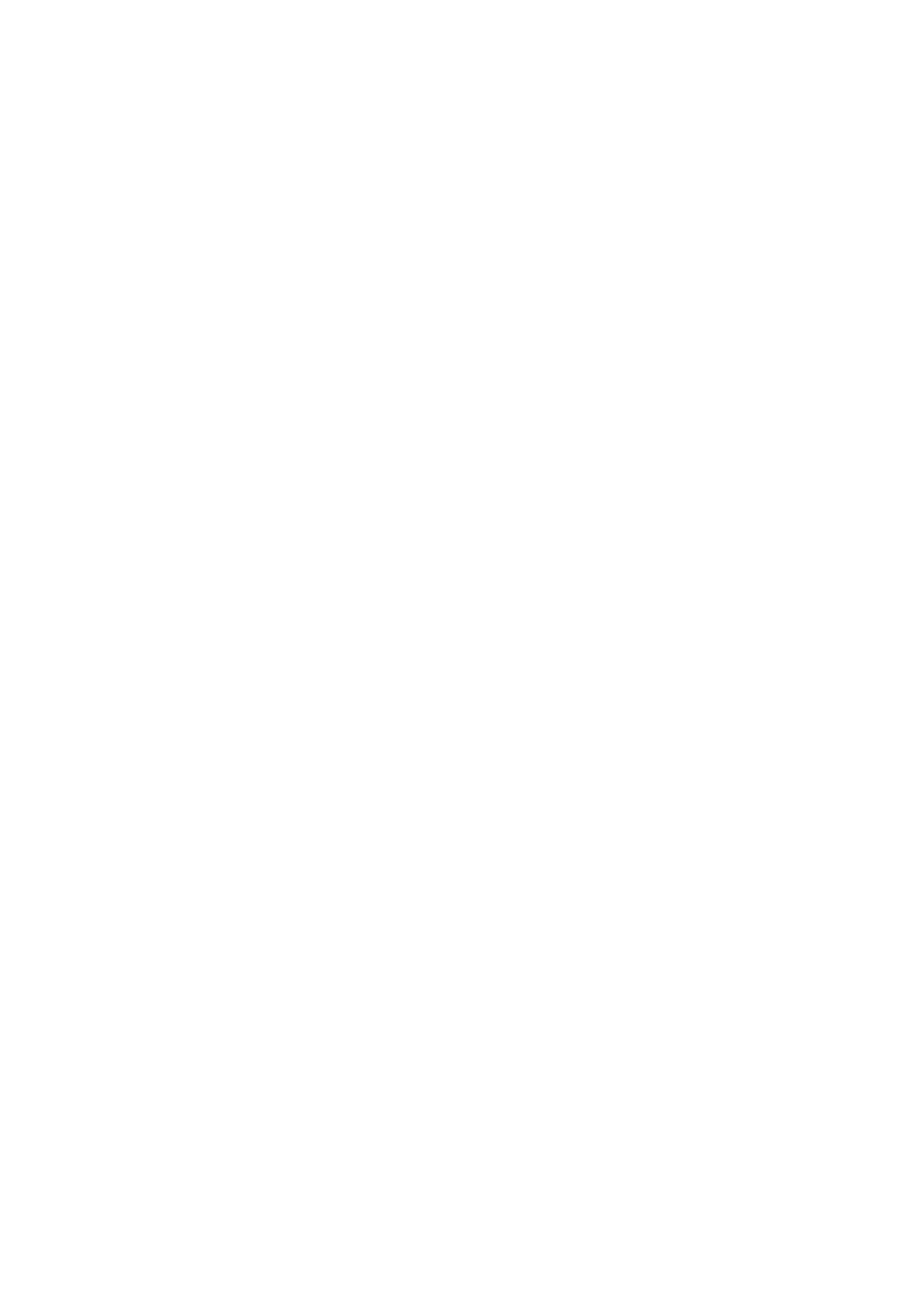## CHAPTER 3: **The direct effects of the recent commodity boom: poverty and food insecurity**

The recent price hikes in commodities can be traced back to a variety of different causes, many of which relate to fundamentals of supply and demand. Demand is notably rising rapidly in emerging economies. On the supply side, adverse weather patterns, low inventory levels, increasing scarcity of land and water, and a history of underinvestment in productive capacity have together resulted in a tightening of commodities markets. Additionally, government policies such as biofuel quotas and export restrictions have further reduced the supply of specific commodities. Beyond these changes in the fundamental supply and demand of commodities, the increase in financialisation of commodities markets and especially the large sums invested in futures markets have also contributed to pushing prices higher. As a result of these combined factors, food prices have more than doubled since 2006.

More than just the high levels reached by commodity prices, it is the rapidity and amplitude of price movements that have harmed many developing countries. Volatility is natural in commodities markets as supply is largely dependent on natural factors such as weather patterns that cannot be accurately predicted while demand cannot be easily or rapidly modified. Several studies have however concluded that agricultural commodity prices have exhibited higher volatility in the decade since 2000. The period from 2006 in particular has been characterised by severe price volatility.

Unstable high prices can have negative repercussions for developing countries be they net exporters or net importers of commodities. Net importing countries experiencing sharp import price increases are faced with repercussions throughout the economy notably in the form of inflationary pressures and a deteriorating current account balance. Heavily fluctuating prices also pose a threat to macroeconomic management in net commodity exporting countries by distorting financial planning and harming investment though rising uncertainty.

High and unpredictable food prices have caused important damages to health and social well-being in many of the poorest areas of the world. The rapid price hikes have also resulted in episodes of severe public unrest and even riots in more than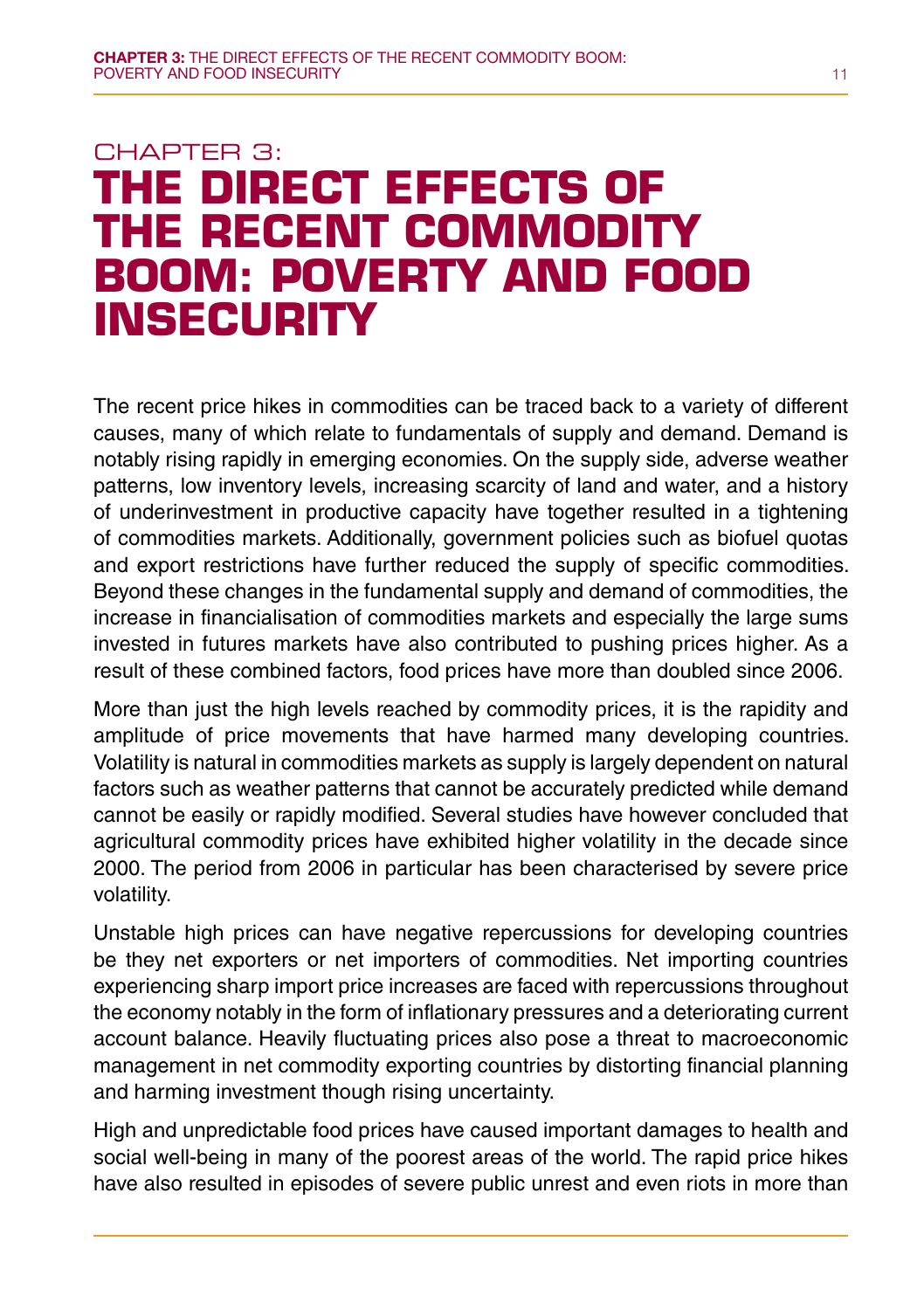30 developing countries during the 2007-2008 price spike and again in the past year. It is estimated that an additional 44 million people have fallen below the \$ 1.25 poverty line as a result of higher food prices since June 2010 in what represents a severe blow to the attainment of MDG1 by 2015.

Some of the national policy responses have further exacerbated the problem of rapidly rising prices. Overall during the period 2007-10 there were at least 36 export bans, 6 ad valorem taxes, 6 quotas and 4 minimum export price instruments imposed. These measures, that were put in place by a number of large commodity exporters pushed prices higher, notably in the case of wheat and rice. They also caused supply disruptions in several importing countries leading, in some extreme cases, to food insecurity emergencies.

It is estimated that 119 million additional people have experienced hunger and malnutrition as a result of the 2008 food crisis pushing the world total to over 1 billion. Developing countries are naturally more vulnerable to food insecurity. They spend larger proportions of their incomes on food and tend to depend more on rain-fed agriculture. Many of the poorest countries are also dependent on food imports and are therefore particularly exposed to international price increases and swings. The most vulnerable countries are those, often LDCs, that are both net food and fuel importers. These countries experienced the sharpest deterioration of their terms of trade during the period 2002-2008.

Despite having large shares of their labour force employed in agriculture, productivity in the poorest and most commodity dependent developing countries is increasingly lagging behind the world average. Sub-Saharan Africa and non-African LDCs are the regions in which this productivity lag has been most severe. The low agricultural productivity of poor countries is also in part an expression of the relative neglect suffered by the agricultural sector prior to the recent crisis. The share of ODA dedicated to agriculture has notably been falling from a high point of 13 per cent in 1983 to only 3 per cent in 2006. The food crisis has only partially succeeded in reversing this trend. By 2009 the share was still only 5 per cent of the total.

Agricultural production in poor countries has also been hindered by long-standing agricultural export subsidies and domestic support policies in developed countries. These result in overproduction and lead to countries dumping their surplus below production costs and out-competing local production in poor countries. As a result, food imports have grown rapidly and have come to represent important elements of food security strategies in these countries.

Sharp rises in food prices are particularly difficult to bear for poor households that already spend the largest part of their incomes on food expenditures. For such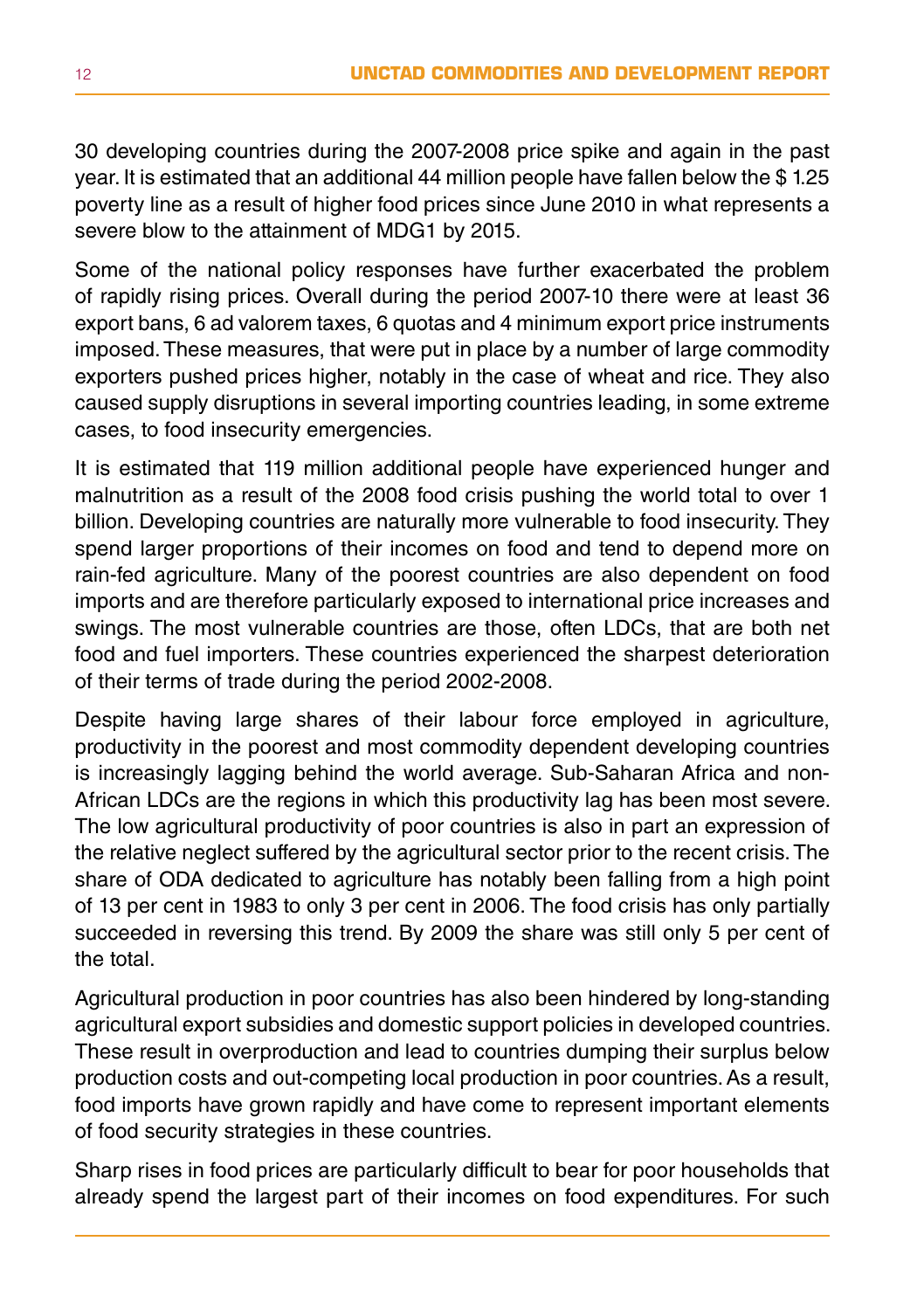poor households, an upswing in food prices can translate directly into skipped meals, reduced expenditure on health and education, and loss of the capacity to earn a living. It should nonetheless be noted that international price movements are not necessarily reproduced in domestic price movements within developing countries. Indeed, food subsidy policies, variations in transport and storage costs, and variations in food value chain profit margins are among the factors that result in an incomplete pass-through of international to domestic food prices. Using domestic food prices to assess the poverty impacts of rising food prices reveals that, though there are large regional variations, the negative impact on consumption clearly outweighs any positive income effects that have accrued to producers in part because most are net food buyers. Similarly, it appears that the ability of developing countries to respond to increased food prices by expanding production was insufficient given the low investments in the sector over the past couple of decades, to offset the negative price effects.

#### **Policy responses: emergency food reserves and food insecurity**

The 2008 crisis exposed weaknesses in the international food system that disproportionately threaten the world's poor and malnourished populations. The response of some national governments to rising prices further worsened the effects of the crisis. The uncoordinated decisions by many food exporting countries to restrict their exports notably compounded the threat of high food prices by raising fears regarding physical access to essential foodstuffs and led to adverse consequences in both net exporters and importers of food commodities. For food exporting countries, the protectionist measures delayed the transmission of higher food prices to consumers leading to accelerated price inflation when measures were repealed. For importing countries, restricted supplies and sky-rocketing prices resulted in severe fiscal imbalances and, in some cases, actual physical food shortages.

The experience of the 2008 food crisis is leading policy makers to search for mechanisms to better prevent and cope with future crises in the context of the changed international food system. The crisis has clearly demonstrated that food security strategies based on spot transactions on the market combined with financial reserves were insufficient and unsustainable for poorer countries. Furthermore, it has appeared clearly that food-importing countries could not depend on international trade during crises without severely compromising their food security. Together, these elements point to the need for some form of supranational grain reserve. Given regional specificities and logistical constraints, it seems that a regional institution would be best placed to provide cost-effective and responsive management of such a multilateral grain reserve.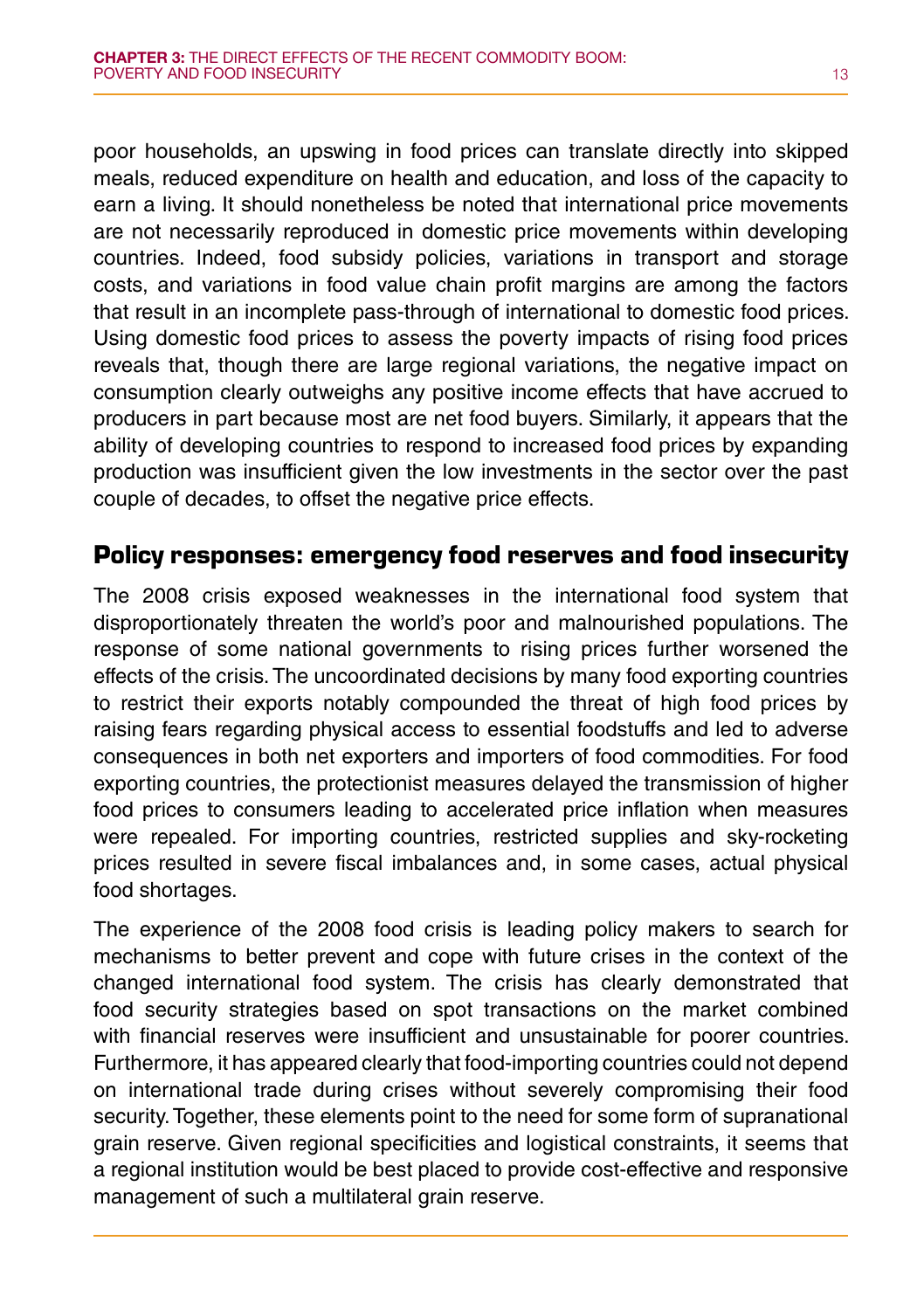Several such initiatives are under way notably in Asia and Africa. Indeed, some of which have been ongoing for several decades. A review of the experiences of these various schemes highlights four main challenges that a grain reserve initiative should address if it is to be effective: setting achievable objectives, finding the adequate scale and components, identifying the right mix of commodities to stockpile, and aligning the interests of the different members participating in the initiative / scheme.

In terms of *objectives,* grain reserves vary in their ambitions. The most basic aim is to insure against food emergencies by stocking essential food grains that will be used to feed vulnerable populations in times of acute crisis. Some grain reserves also aim to smooth consumption by improving the distribution of food grains across time as well as geographically by stocking grain at times and in places where it is more plentiful to distribute in times and places experiencing relative scarcity. The most ambitious grain reserves aim to stabilise prices through direct purchasing and selling of grain in order to avoid volatility and price extremes. Naturally, the costs of operation of a food reserve increase along with the ambitions of market interventions. An emergency supply is considerably cheaper to operate than a price stabilisation scheme. Further, the actual track record of grain reserves in terms of price stabilisation is mixed at best. The complexity of price formation in commodities markets and the small size of reserves relative to the market as a whole limit the ability of reserves to significantly affect price levels. In fact, most reserves with price stabilisation objectives failed within a decade or two of their creation. In contrast, reserve programmes designed as emergency stocks have a higher survival rate in recent times. This suggests that emergency response is a more feasible mandate for regional grain reserves. Should a reserve initiative contemplate a price stabilisation mandate, its regular operating budget will need to be underwritten by emergency funding facilities of sufficient size and responsiveness to protect its defined price band.

A mix of *components* working at different scales can offer the best outcome for regional grain reserves. An independent emergency physical reserve equivalent to approximately 5 per cent of food aid flows, using existing national and local storage infrastructure and used exclusively for emergency response can help to address the threat of malnutrition during food crises. A "virtual reserve" amounting to a budget collected from member states and managed by a technical commission could be used to influence prices by acting on futures markets. A coordinated international price stabilisation reserve that would be used to stabilise commodity food prices on the spot market has been proposed but currently appears to be unrealistic due to the high costs of operation involved.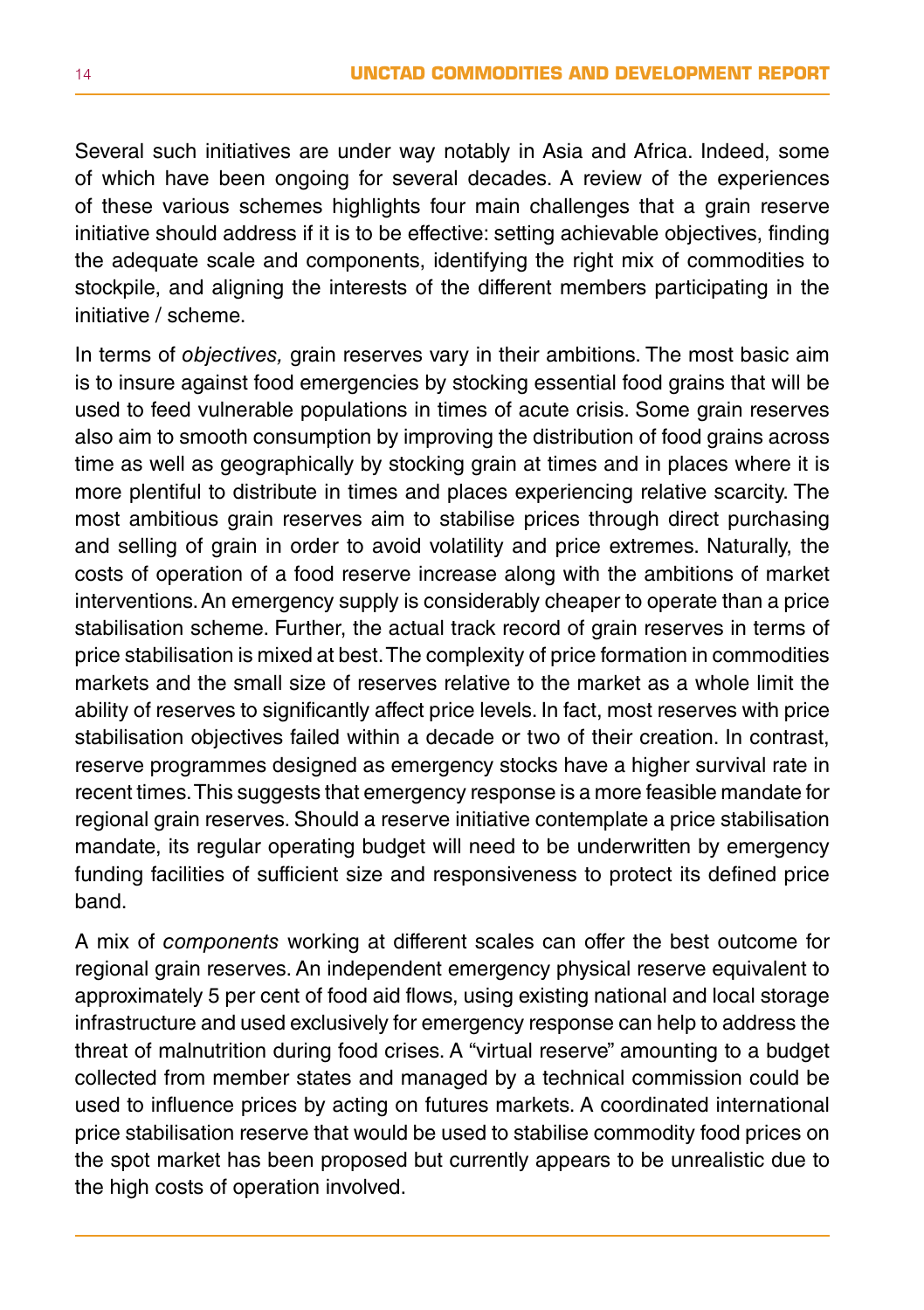The *commodity mix* that is stockpiled by the regional grain reserve will naturally depend on the specificities of each region. In East Asia, for example, rice is the only commodity to be subject to regional stockpiling while in some African regions up to four commodities are concerned. Stocking multiple commodities increases the complexity of operations and reduces the economies of scale as purchasing power is split among several commodities. On the other hand, stocking multiple commodities also offers some possibilities for internal arbitrage taking advantage of differentiated price movements among the various grains.

*Aligning the different interests* of the countries participating in a regional food grain reserve is crucial to the success of such schemes. Clearly, the means and goals of participants vary according to many factors such as their relative wealth and whether they are net importers or exporters of food grains. While these varying interests pose a challenge to proposed regional food grain reserves, they can also lead to synergies between members. Identifying and building upon such synergies will be an important factor in the success of regional food reserve initiatives.

As these considerations demonstrate, there is no one-size-fits-all blueprint for designing regional food reserves. The important questions are where stocks are located and at what level they are controlled. High-level policies and schemes have the advantage of scale but can suffer from blind spots at the local level and slow response times. A mix of different instruments operating at different levels may represent the best approach with stocks and storage being primarily a matter of national or sub-national policy with regional reserves as an important backstop.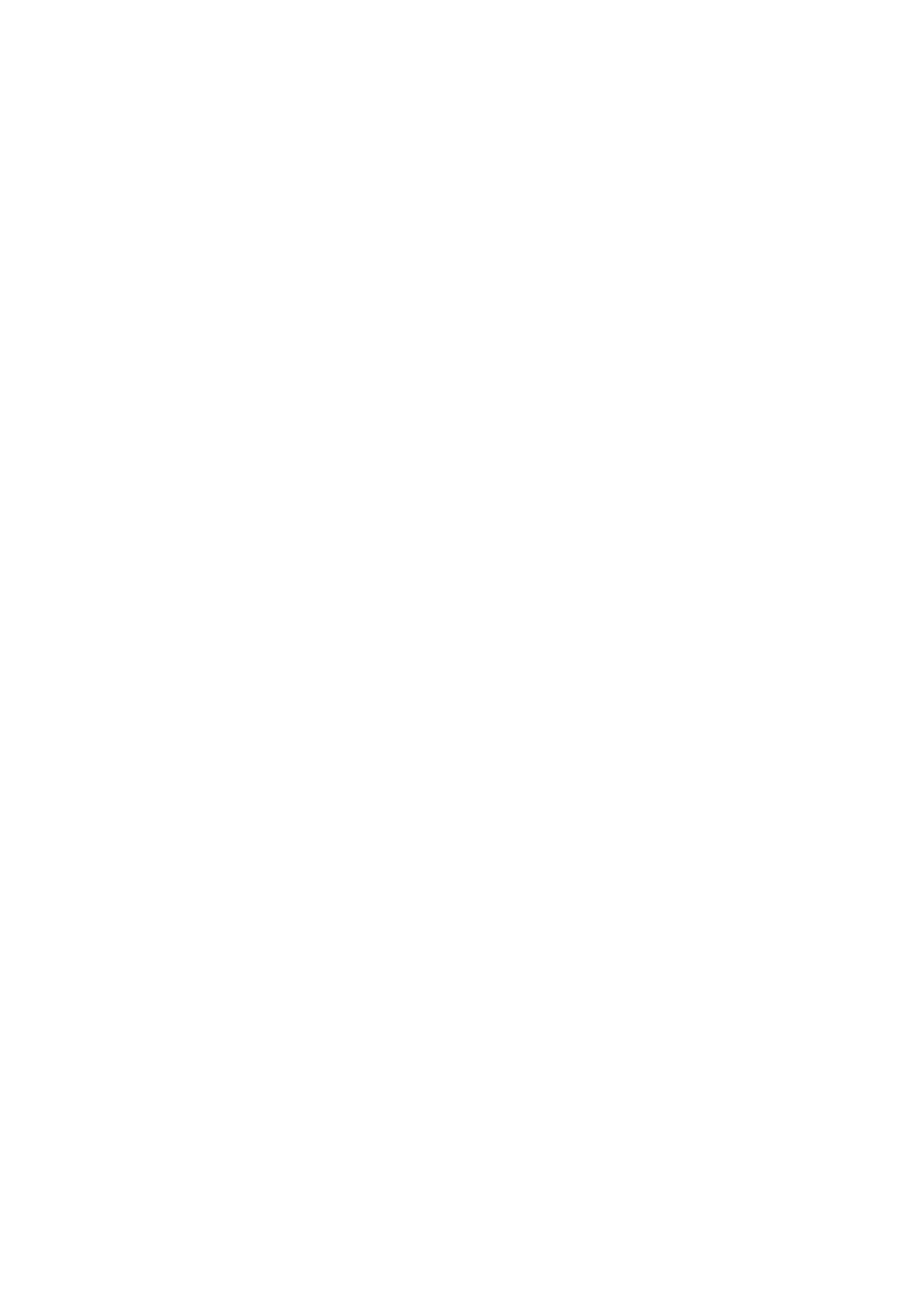## Chapter 4: **The indirect effects of the recent commodity boom: Structural and financial impacts**

The effects of the recent commodity price boom on developing countries are complex and highly variable. While commodity exporting countries might benefit directly from increasing prices raising the values of their exports, net oil and/or food importers may see their import bills increase significantly. Beyond these direct effects however there are a number of indirect effects that are more complex to assess. These include positive effects such as spillovers into economic diversification or financial sector development as well as negative effects such as 'Dutch Disease' symptoms.

In order to analyse the impacts of the commodity price boom on developing countries empirically, the report uses data for 142 developing countries over the period 1995-2009. Looking at general trends for these countries, it is found that structural change occurred on average until 2002 with industry and services growing faster than total value added growth. After that date, strong growth in the primary sector appeared to reverse this trend. Another important change in the trends is that, as of 2004, manufacturing growth follows a divergent path from service sector growth. This suggests the existence of a structural break<sup>2</sup> around 2002-2003.

Another finding was that countries in the sample increased their spending on health and education and their population gained in health and longevity. These trends are strongest in the poorest countries of the sample. In terms of domestic financial development, both money and credit aggregates increased relative to GDP especially after 2003. A rise in GDP deflators and falling interest rates are also observed. For the average of developing countries, the commodity price boom years 2003-2009, which are considered in this analysis, were years of monetary expansion, financial development and innovation, and rising inflationary pressures.

Foreign financial positions showed large debt reductions after 2002, especially for the poorest countries in the sample. Foreign asset accumulation follows the same

*<sup>1</sup> In chapter 4, we refer to a potential "structural break" in the time series (both for commodity price trends and structural variables) during 2002/2003.*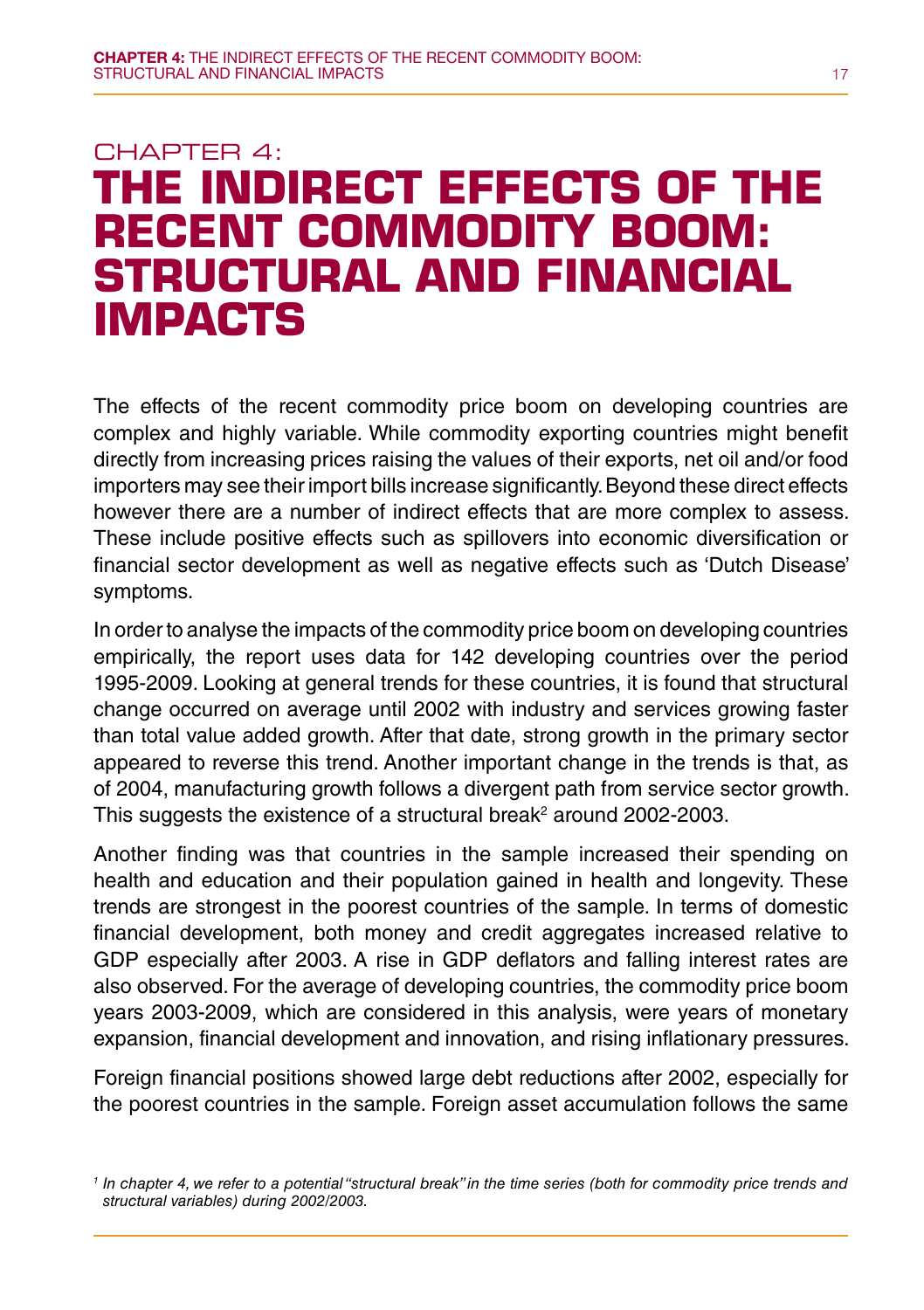upwards trend in poor developing countries although the levels relative to GDP remain about half those of the middle-income developing countries. Real effective exchange rates fell for all countries in the sample between 1999 and 2005 and rose only modestly thereafter. FDI is highly volatile for the poorest countries and, at around 4 per cent of GDP, only about half the level of the richer developing countries in the sample which experienced a rise in FDI to 8 per cent of GDP in 2005 – a level that remained stable in the following years.

In order to establish to what extent these and other observable trends in developing countries were ascribable to the effects of the commodity price boom, the report creates a measure of countries' exposure to commodity revenues' growth based on the severity of commodity dependence and the extent to which a country is experiencing growth in commodity revenues. This variable is termed 'commodity growth exposure'. Countries with very high commodity growth exposure include oil and gas exporters such as Iraq, Chad, Azerbaijan, and Sudan; countries with very low commodity growth exposure include Cambodia, the Philippines, Bangladesh, and China. Generally, the price boom was more important for the poorer countries of the sample due to their less diversified economies and greater share of commodities in total exports.

The first observation is that greater commodity inflows are good for per capita income growth and that this effect is not limited to the primary sector but also results in higher rates of growth in non-primary sectors and in investment. Both manufacturing and services exhibit stronger growth rates with greater commodity growth exposure even if the shares of services and manufacturing in total GDP tend to decline due to higher growth rates in the primary sector. It appears therefore that, for countries with a moderate or high commodity growth exposure, higher commodity revenues are positive both for growth and for investment but not (in the short run at least) for diversification in the poorest developing countries.

Domestic financial development does not appear to have been stimulated by commodity growth exposure. Both money and credit, as shares of GDP, decline as commodity growth exposure increases. This is also true for stock market capitalisation in those countries of the sample for which it is relevant. It also appears that although interest rates were stagnant, commodity growth exposure did increase inflationary pressure as reflected in rising GDP deflators. There is nonetheless no evidence of exchange rate pressures that might be expected in a 'Dutch Disease' scenario. This may be due to the build-up of foreign assets and the decline in foreign liabilities as commodity inflows were increasingly channelled to international financial markets during the period 2003-2009.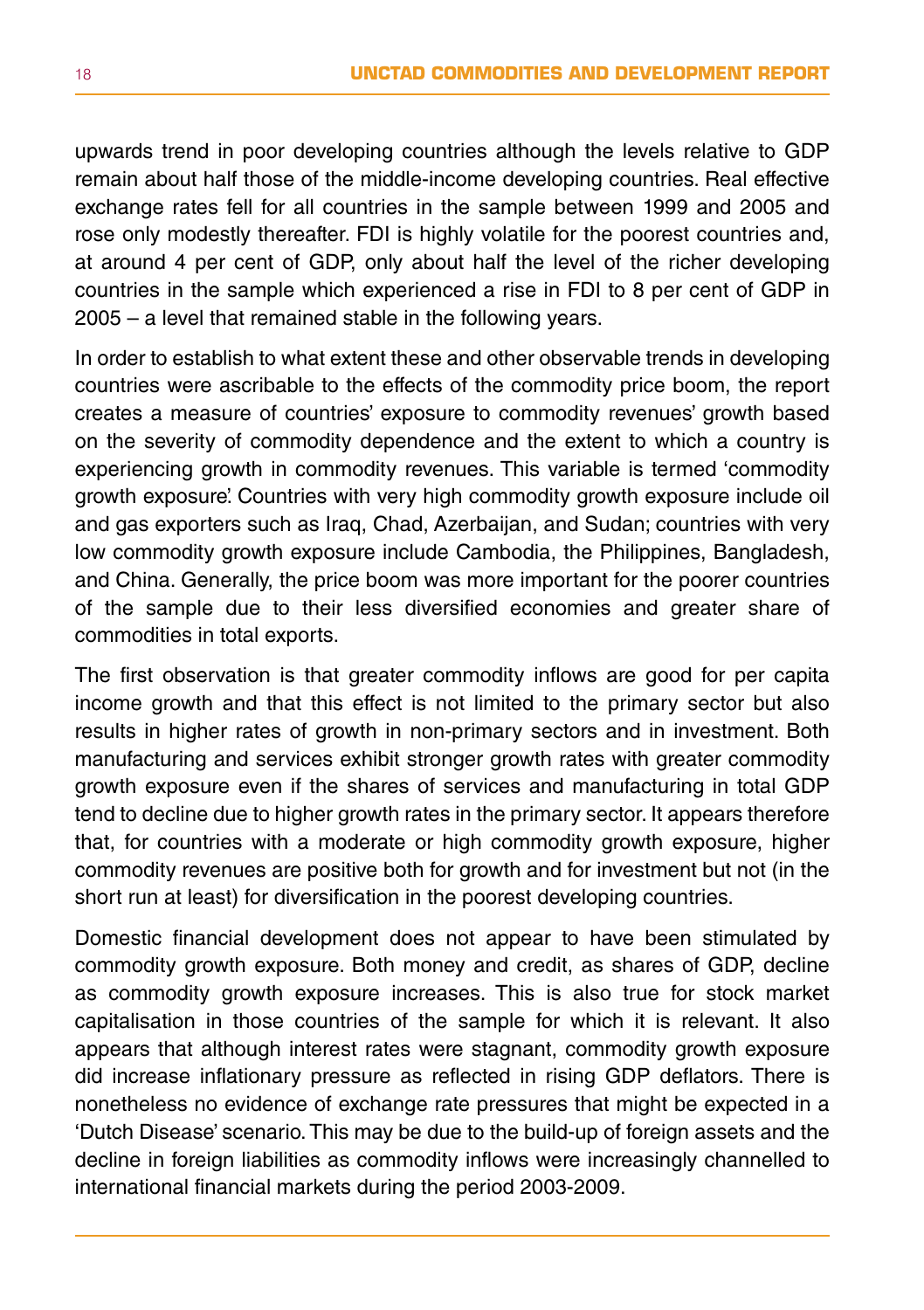Finally, countries with greater commodity growth exposure tended to spend less on health and education as a share of their GDP. There is however no observable negative correlation between commodity growth exposure and life expectancy or infant mortality rates.

Further econometric analysis and disaggregation of results between different income levels and between the periods before and after the observed structural break in 2003 both support and add to the above results. Notably, it is found that:

- (i) For the poorest 40 per cent of countries in the sample, more commodity growth exposure was linked with greater investments in international financial markets after 2002 but not in the period before that.
- (ii) Also during the period 2003-2009, the same poorest countries used their commodity revenues to strengthen foreign financial positions by increasing debt servicing.
- (iii) As a result of increasingly channelling commodity revenues to debt servicing and foreign investments, these countries' commodity growth exposure was not correlated with income growth over the period 2003-2009.
- (iv) The richer countries, but again not the poorest 40 per cent, experienced increased financial development in the form of increasing money and credit relative to GDP along with commodity growth exposure during the boom years during the period 2003-2009.
- (v) For the poorest 40 per cent of countries, commodity growth exposure translated in increased spending on health but less on education. A negative effect that was stronger in the 2003-2009 period than in 1995-2002.
- (vi) On the upside, 'Dutch disease' effects that might have been expected to result from large commodity inflows appear to have been largely averted. In 2003-2009, there was no evidence of a decrease in the GDP shares of non-primary sectors in the poorest countries and only a small decrease in the richer developing countries.
- (vii) Also, the boom was correlated with greater gross capital formation in the poorer countries. It should be noted that this may indicate mainly investments in the primary sector and may not be indicative of durable structural development.
- (viii) Another 'Dutch disease' type effect that was avoided in 2003-2009 but not before was the appreciation of the real effective exchange rate.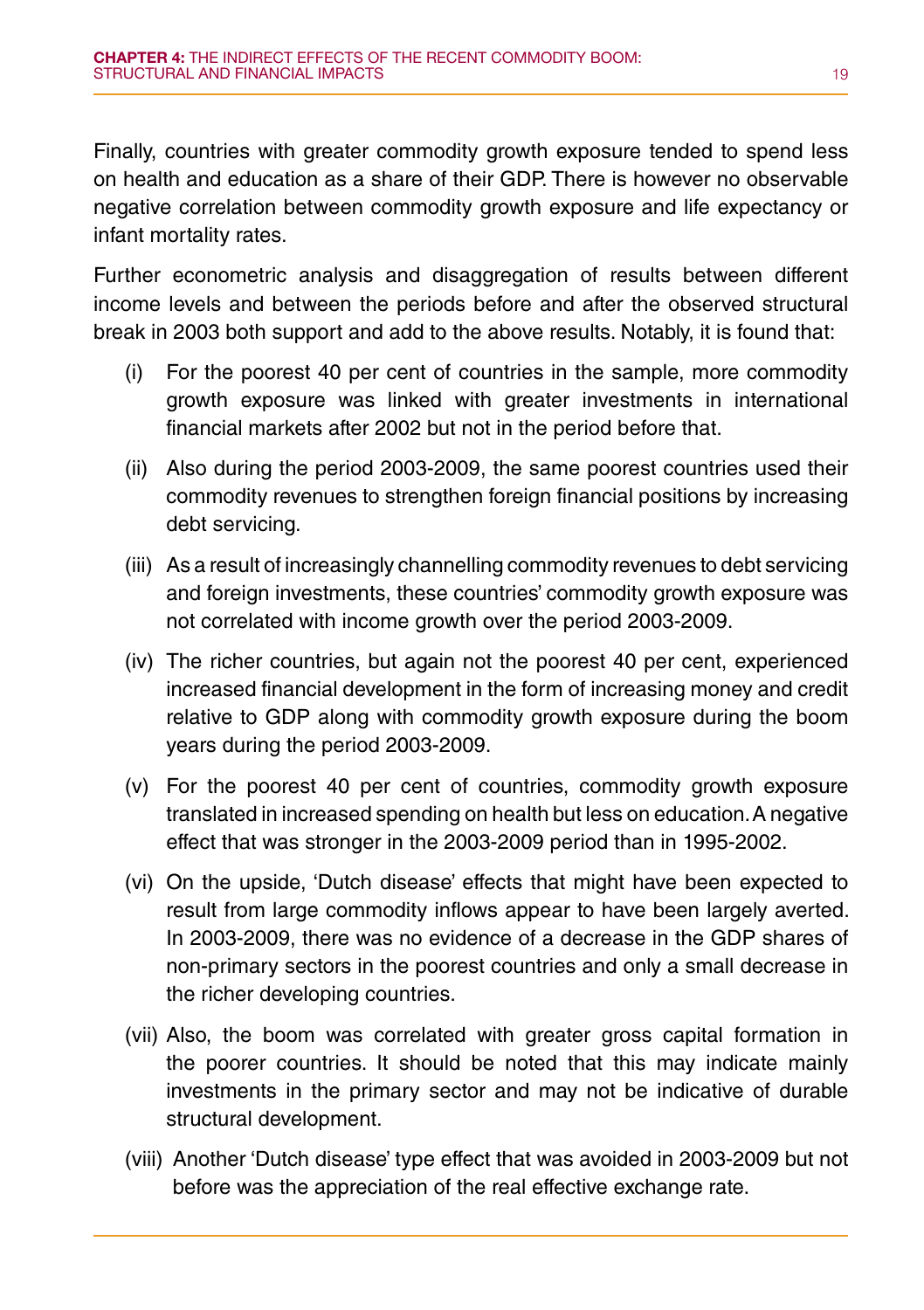#### **Commodity dependence in the context of finance-driven globalisation**

One of the striking features of the commodity price boom has been the strong growth in commodity-exporting developing countries' foreign assets, especially in the form of official reserves, and in sovereign wealth funds. It is remarkable that even low-income developing countries that have continued to run current account deficits throughout the 2000s have been substantially increasing their reserves. This may have been an attempt, as advised by donors and international financial institutions, to constitute buffers against the increased volatility of international financial markets.

Even during the boom years then, most developing countries did not move into positions of current account surplus. These findings are in line with other research (e.g. Obstfeld, 2008), it also appears that the increased revenue was not channelled to a build-up of fixed capital formation and upgrading for greater productivity. Instead, what accumulated was financial capital in both government and private accounts in developing countries in general. Reserves notably rose tenfold in nominal terms between 1992-1997 and the 2003-2008 periods. This accumulation of reserves should be recognised as a net outflow of liquidity for the domestic economy. While these reserves may serve as useful buffers against volatility, the opportunity costs in terms of investment or health and education spending, real (domestic) sector growth and therefore development are substantial.

Further, it is striking that even during the commodity price boom years commodity revenues were dwarfed by net external financing inflows so that it is the capital account rather than the current account that determined countries' financial balance. This means that the availability of finance for investment and for maintaining financial stability is for many countries now dependent on the ability to attract and retain capital flows that include but go far beyond export revenues. This phenomenon is in line with an observable shift in policy focus on the part of developing countries from real-sector investment for growth to financial stability as a prerequisite for growth. Accordingly, it explains much of the financial asset growth and the simultaneous decoupling of commodity inflows from real sector development for growth in the poorer developing countries.

In this context, sovereign wealth funds have mushroomed in recent years and have served to direct developing economies' windfall gains into foreign bond and stock markets. Out of the US Dollar 4.7 trillion held in such funds, it is estimated that 82 per cent is owned by developing countries and that within this share, \$ 2 trillion are in commodity-based sovereign wealth funds. They contributed strongly to the separation of financial inflows, including commodity revenues, from the domestic real economy.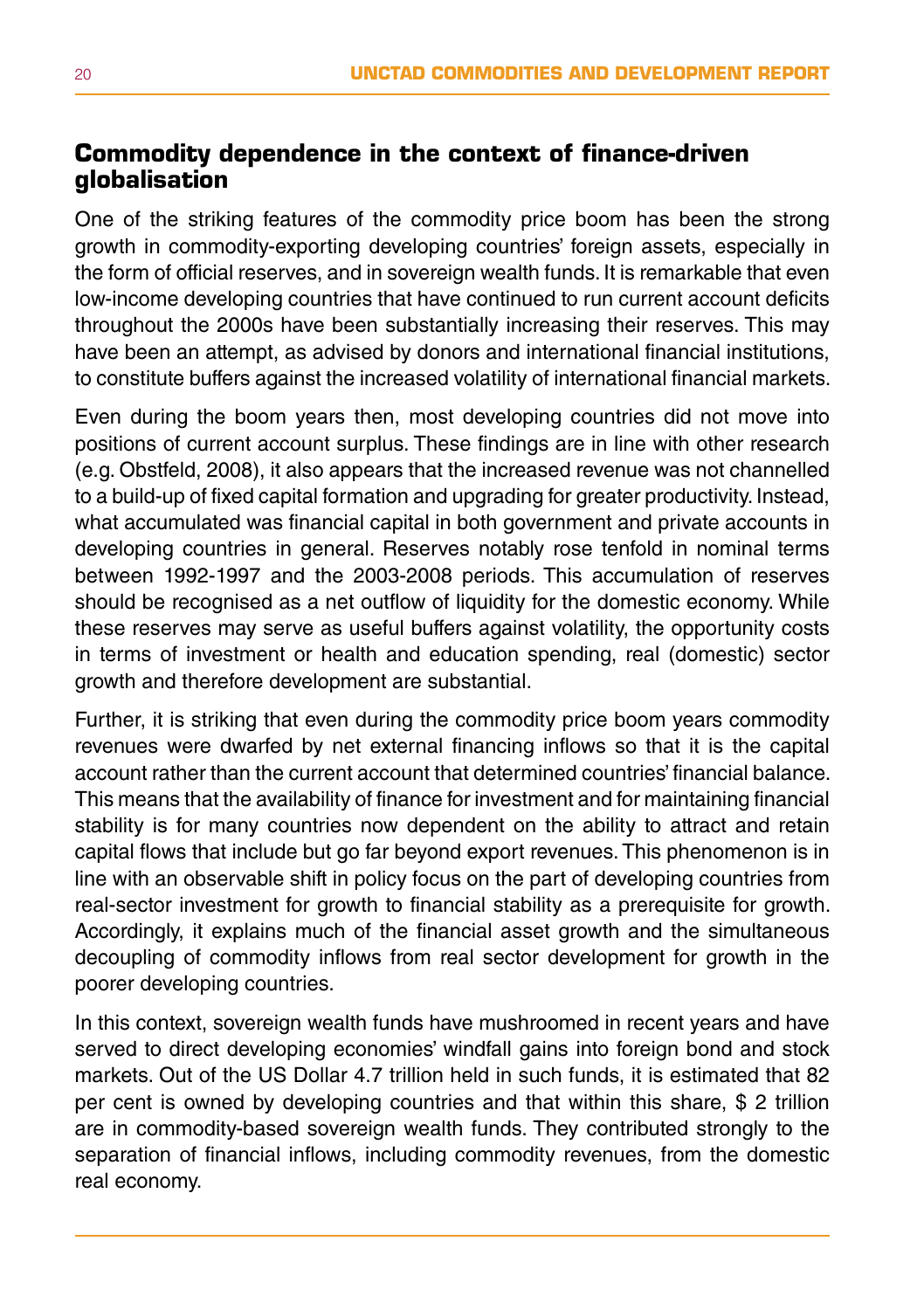#### **Foreign direct investments by firms and nations**

One of the consequences of the commodity price boom was a marked although volatile increase in foreign investment coming into commodity-rich economies. This was partly in search of high profits linked to high and rising prices but also reflected the interest of a number of emerging economies in securing future commodity supplies.

Foreign direct investment can benefit host economies through employment, capital and technology spillovers. Such positive effects are however conditional upon a number of factors such as the investment motive, the level of host country development, and the linkages with the rest of the host economy. Resourceseeking investments tend to have fewer development benefits as they do not generally seek to introduce or develop new technologies. Furthermore, even when opportunities for spillovers exist, they are often not exploited due to hostcountry weaknesses in infrastructure, the education system, the quality of institutions or other areas. As a result of both these sets of factors, it has been found that the evidence is mixed as to whether FDI has a significant long-run impact on growth.

This conclusion seems to hold in those countries where the commodity price boom attracted large foreign investment inflows with little impact on non-resource sector growth, the wider economy and employment. This is partly due to the lack of greenfield investment but is also directly related to the fact that countries have used the foreign exchange generated by FDI to build up reserves and financial investments rather than to invest in the real domestic economy.

Among the most visible and commented upon incarnations of the phenomenon of foreign investment in resource-rich countries has been the case of Chinese investment in Africa. This investment largely coincided with the commodities boom, beginning with the 'Going Global' programme to promote Chinese overseas investment activity. Between 2003 and 2009, China's outward direct investment rose almost sevenfold from \$ 33 billion to \$ 230 billion. In Africa, this investment mainly took the form of contracted projects whereby infrastructure is provided in return for access to natural resources. This investment was therefore heavily directed towards Africa's resource-rich countries. In particular, it has been found that since 2002 energy and mineral output have become significant attracting factors for Chinese FDI. One of the important concerns that have been voiced regarding Chinese investment in Africa is that the potential loss of ownership of natural resources and the repatriation of profits may deprive African countries of foreign exchange that is needed to service debts and invest in economic diversification and long-term development.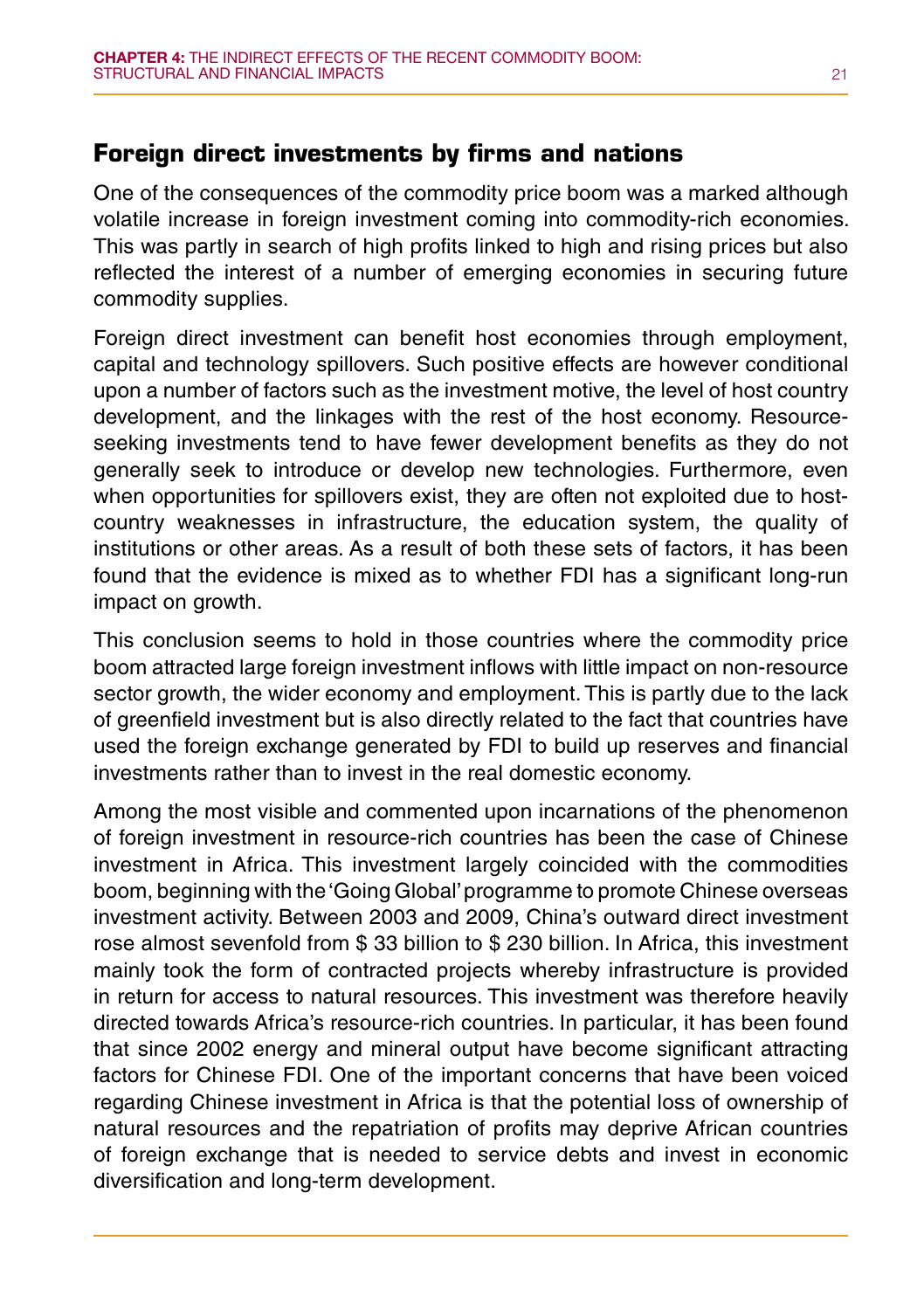#### **Land acquisition as a category of FDI**

The acquisition of land by foreign investors is a particular type of FDI which has taken on large proportions in recent years. In Africa alone, it is estimated that an area equivalent to four times the size of France has been acquired through foreign investment. The main form of such investment involves large areas of land – usually above 10,000 hectares – and takes the form of long-term leases of up to 99 years. Major investors include Gulf States, China, and South Korea and most of the investment has taken place in Africa although South-East Asia and South America have also hosted such deals.

This form of foreign investment raises a number of concerns. Domestic agricultural development is a prerequisite for broader development in poor countries. The acquisition of large tracts of land by foreign investors therefore directly reduces the policy space available to host countries by limiting the land on which domestic producers can farm and raise livestock. Furthermore, as access to land is typically the basis of poor people's livelihoods, the foreign ownership of land can have detrimental impacts on local poverty and social conditions. These developmental and distributional impacts may be severe even in cases where the overall macroeconomic impacts are positive.

The balance of costs and benefits with regard to this type of investment is even poorer in light of the observed recent tendency of developing countries to privilege financial investments over real-economy investments. Indeed, there is now a marked risk that developing countries are giving up long-term control over a major productive resource in return for finance which will not be used for economic diversification and development but for financial investment.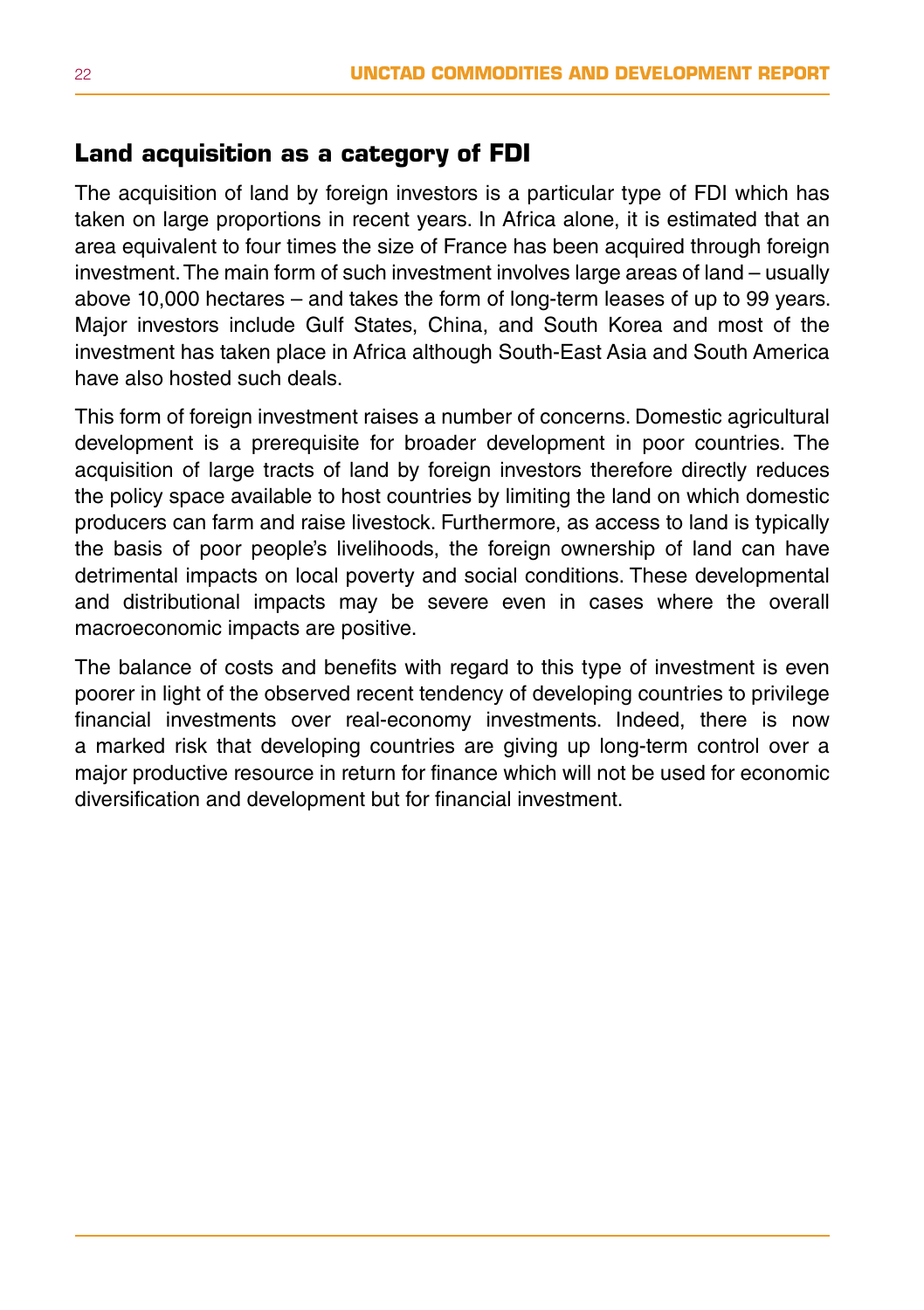## CHAPTER 5: **Perennial problems, new challenges and some evolving perspectives**

Following decades of largely stagnating or falling prices, most commodities experienced rapidly rising prices from about 2003. This report has sought to establish the different ways in which this price boom affected CDDCs, and examined these effects within the context of established theories concerning commodities and economic development. Overall, the rise in prices should have translated into increased export earnings for CDDCs (direct impacts). Provided that the macroeconomic effects of these inflows were well managed, this windfall revenue should have helped CDDCs to meet their development priorities (indirect impacts).

The empirical evidence reviewed in this report, however, suggests that in the current global context the overall impact of the commodity price boom on CDDCs has been limited. This underscores the need for a re-examination of the commodities and development nexus to better reflect the new developments in global commodity and financial markets. In particular, there is a need to (re)establish the link between higher commodity prices, growth in the real sectors, and therefore sustained growth in incomes through policies that prioritize national development over the externalization of windfall incomes.

For CDDCs, the direct impacts of rising commodity prices between about 2003 and 2011 varied widely according to the composition of the exports and imports of each individual country. Some CDDCs and especially those that are net fuel and food exporters saw their terms of trade improve in the six years leading to 2008. Several CDDCs, including some of the poorest countries, however, suffered a deterioration of their terms of trade. Indeed, although they export other primary commodities the CDDCs are often net food and fuel importers. For some of them, the increase in the prices of the tropical agricultural products that make up the bulk of their exports was not sufficient to compensate for the increase in the import costs of food and fuel. The concrete outcome for these countries has been a severely worsening trade balance while their populations had to bear the higher costs of food and fuel.

The causes of the commodity price boom were as complicated as some of these effects. Among the causes that have been most widely discussed, we found that as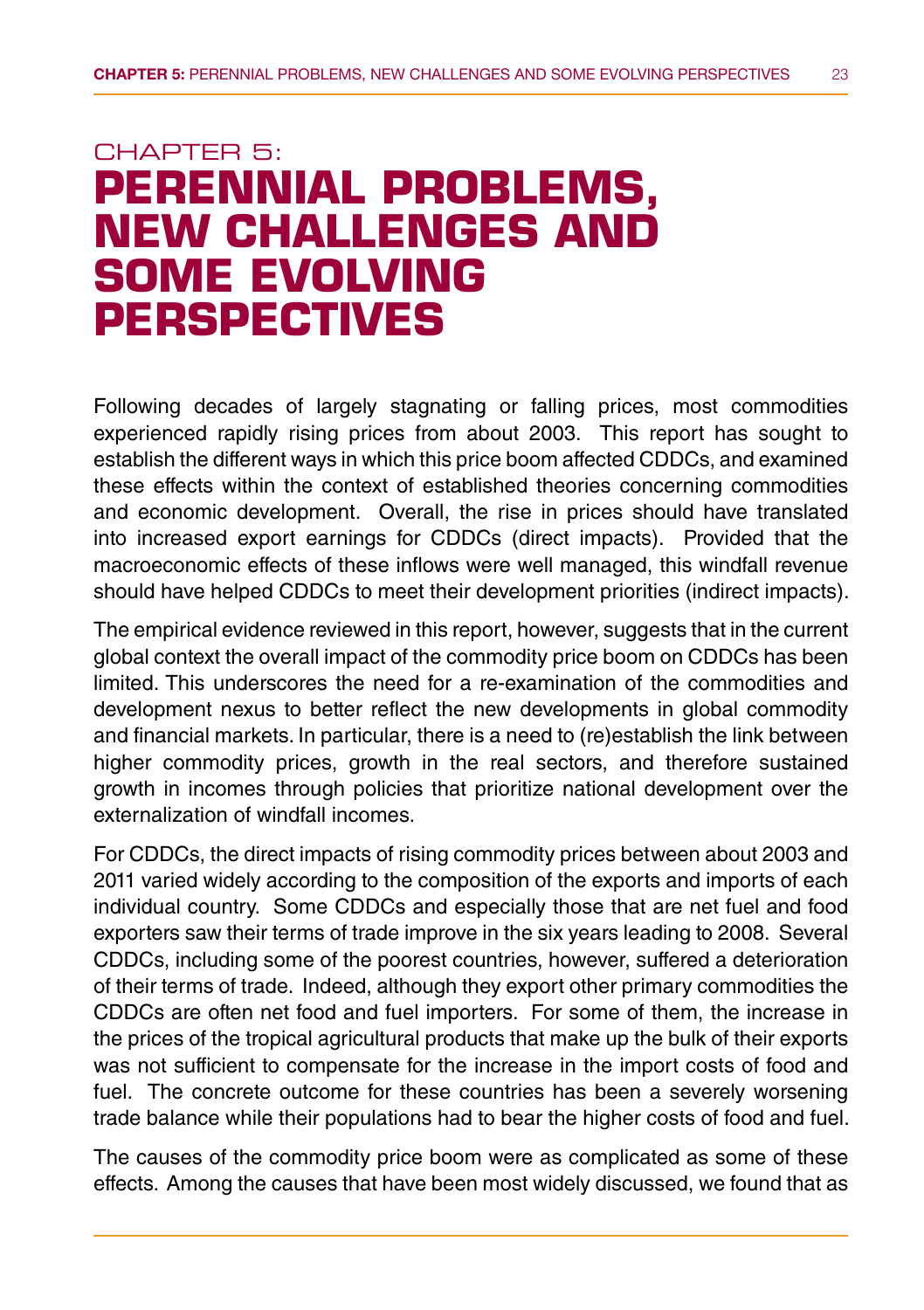a proportion of world maize consumption, ethanol use has increased sharply since 2003/04 and that this is effectively diverting food and animal feedstock towards fuel production, with the effect of raising food prices, in particular the price of corn.

Despite concerns raised about the potential impact of Chinese demand for commodities, the report shows that during the period 2005-2010 China's share of world imports was significant for several 'hard' (mineral) commodities but relatively small for most 'soft' (agricultural) commodities. The 'China effect' was therefore strongest in some of those commodities where prices rose the most, such as iron ore, copper and oil, but negligible in cereals and other arable crops (with the notable exception of soya).

Beyond these direct effects, there are a number of indirect effects which capture the nature and magnitude of the impact that the changes in revenue have had on various economic variables in these countries.

Overall, there is some indication that greater commodity inflows did lead to moderate income growth and that the effect was not limited to the agricultural sector. It appears that the non-commodity sectors of the economy were not adversely affected by the commodity price boom. Both the industrial and services sectors exhibit stronger growth rates. Due to a much higher growth rate of the primary sector, however, the share of these sectors in the economy reduced. The commodity price boom does not therefore appear to have promoted economic diversification and structural change. Indeed, there is a paradox in even expecting commodity income growth to stimulate such change, unless it is very carefully nurtured, since structural change would help make economic growth less dependent on commodity sectors.

#### **Some policy perspectives**

The recent commodity boom and its consequences for CDDCs suggest a number of broad policy considerations. How to respond to the commodity problem discussed here has received a lot of attention in the last couple of years, most importantly within the framework of the G20. The interagency consultation process, launched during the French Presidency of the G20 in 2011 (and which is continuing under the current Mexican Presidency of the Group), to debate the issue and identify policy directions brought together 10 international organizations, including UNCTAD. While taking cognizance of the conclusions or recommendations that emerged from this process, and from recent works on the issue, the report tries to identify some broad policy options that emerge directly from its main findings.

The combined crises of 2008 marked a turning point in the economic situations of CDDCs just as much as the more widely discussed one which affects leading developed countries. The problem is further exacerbated by the financialisation of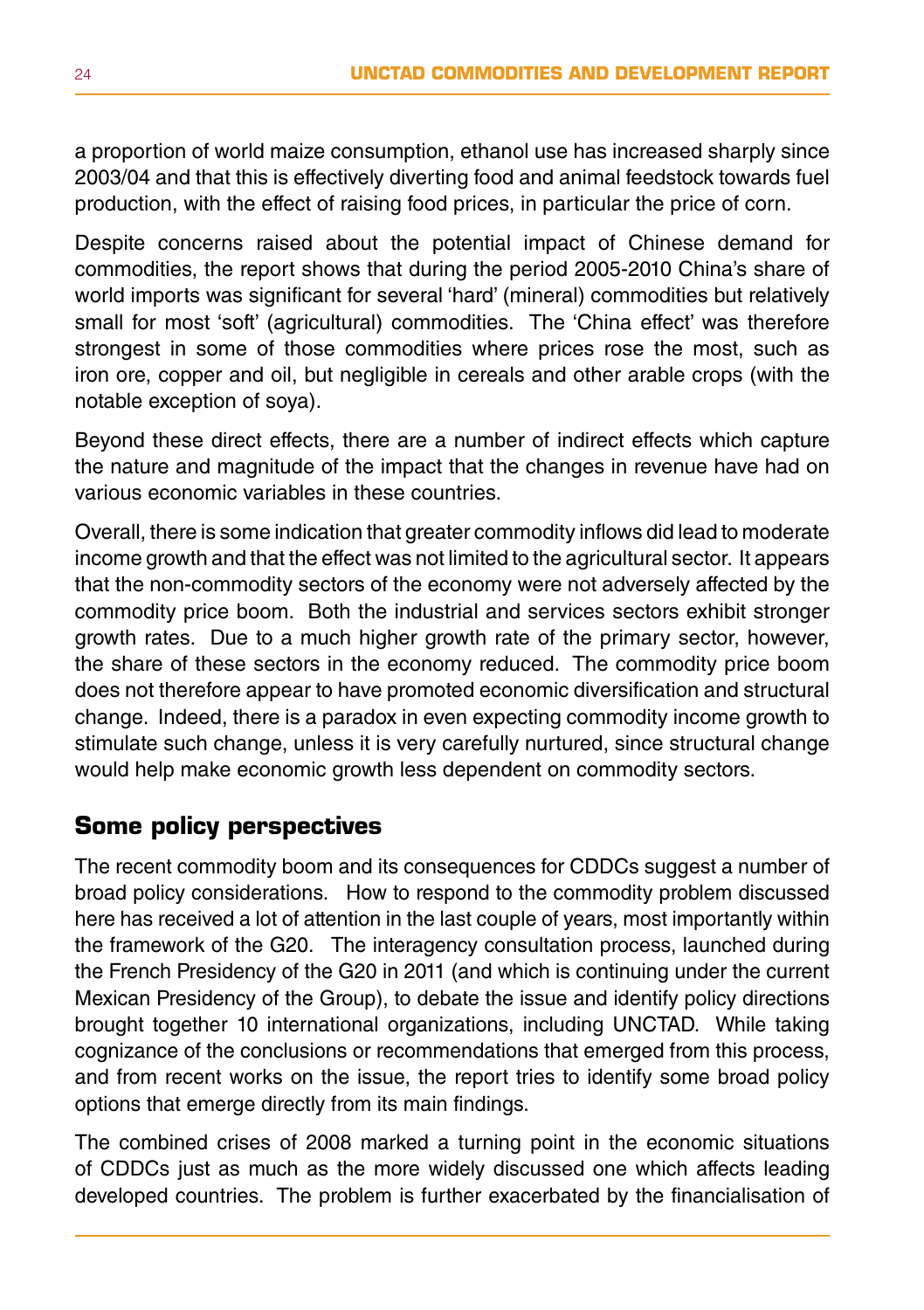the commodity markets themselves, one aspect of which has been defined as the 'Increasing involvement of new actors such as financial players and traders', which is a consequence of the slow shift in their pricing mechanisms from long-term, fixed contracts to methods that allow for very sharp price fluctuations, and therefore attract players who are looking for various sorts of financial gain.

Partly because of the importance of such influences spreading from North to South, policy needs to have direct input from representatives of all parts of the Global South, and not only the G20. After all, the question of commodity prices has always raised the biggest problems for the poorest countries. And yet, when after the crises of 2008 it became an important item on the international agenda, policy was led by the G20. This grouping includes countries with 'emerging' economies such as Brazil and South Africa, and it is therefore more inclusive than the Group of 8. The G20 nevertheless includes none of the world's poorest countries, whether the 48 defined by the U.N. as Least Developed Countries or the 35 defined by the World Bank as lowincome countries. They include only India and Indonesia out of the 66 Low-Income Food-Deficit Countries. Future policy on the international commodity trade needs to incorporate the views of those countries for which that trade looms the largest in their economies. Among the existing global country groupings, this suggests that the G77 should be directly involved, as well as regional organisations from the South. The concentration of commodities expertise at the U.N., and especially UNCTAD, FAO, and the Common Fund for Commodities also needs to be brought to the fore.

Many countries in East and South-east Asia, the most successful region of the developing world, increasingly rely on their own region as the source of economic demand and transformation. They follow the impetus which was created by the earlier industrial breakthroughs of neighbouring countries – first Japan, then South Korea and the other newly industrial countries of the 1980s, and more recently China and other, smaller countries in the region. However, the greatest concentration of CDDCs is in Africa, which does not benefit from any local growth poles of industry and finance to compare with China and Japan. What can be done to substitute for them?

In this new context, it is necessary to rethink development strategies in order to maximise the gains to developing countries from the commodities trade, while drawing lessons from the unfulfilled history of commodities and development over the 60 years in which experts have been working on it. The following three lines of strategy are recommended for the CDDCs' consideration, together with certain changes in international architecture which would be required to realise them:

1. Prepare for the possibility of price falls and a consequential decline in export incomes, government revenues and economic demand.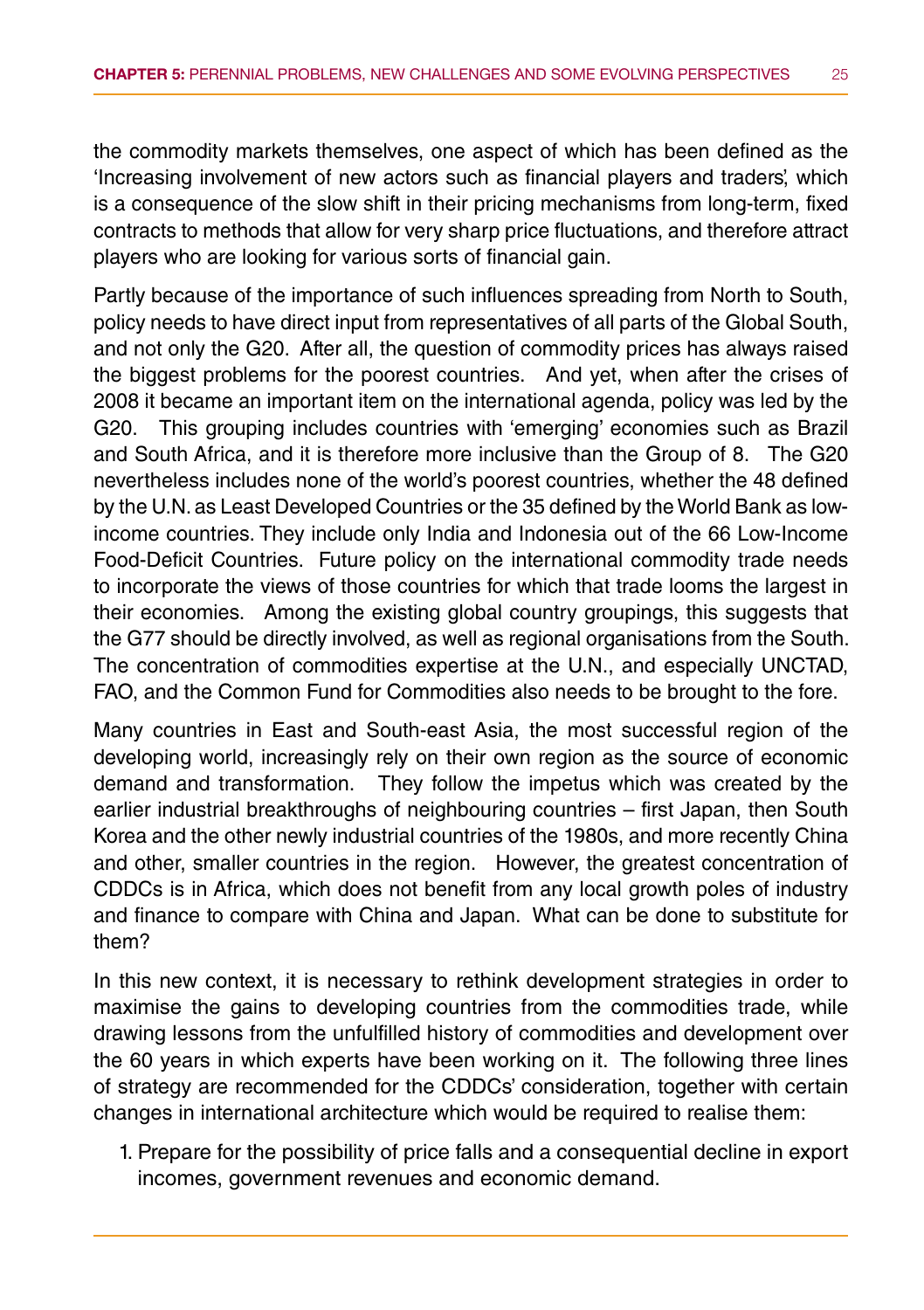- 2. Rely on neighbouring countries' potential in order to generate autonomous economic development away from the pressures imposed by commodity dependence in a context of unbridled reliance on global markets.
- 3. Harness the income gains from higher commodity prices to facilitate wider economic transformations and a reduction of dependence on commodities.

The proposed new architecture calls for some degree of reconfiguration of CDDCs' trade away from the current system based on unimpeded global markets, over whose institutions they have so little influence. It argues for a much stronger role for Regional Economic Communities, and regionally-based agricultural development banks or agencies, which together with other regional institutions could formulate economic development strategies based on: (i) the development of downstream commodity processing and commodity-related industries, and (ii) stimulation of wider domestic trade and new economic sectors, including manufacturing. At the international level, this new architecture foresees a greater and more coordinated role for the G77 (in addition to the G20), regional organizations from the South, and UN institutions in which there is a concentration of commodities expertise, especially UNCTAD, FAO, and the Common Fund for Commodities, as well as International Commodity Bodies.

Winning the argument concerning some of the policy measures discussed so far will not be easy, in particular because of well-known practical difficulties which were encountered in previous attempts to achieve similar goals. However, the persistence of the problems of commodity dependence in the past three decades suggests that markets have not been able, and cannot be expected, to solve the problem alone; and perhaps more than any others, commodity markets need a helping hand. Commodity cycles and price volatility are an integral part of commodity production and trade and will not go away, no matter how much we might want to wish them away. The commodity problematique will continue into the future, in particular considering recent developments in global financial markets. It is now time to get all stakeholders involved in trying to find ways and means of coping with the problem. The problems are practical in nature and the search for solutions should consider all possible avenues with no ideological preferences or preconceptions of the 'right' method or outcomes. It is only in this spirit that we can be sure to discover the solutions most likely to enable the majority of CDDCs to make the most of the cyclical and occasionally highly volatile commodity markets which are so important to their economic livelihoods.